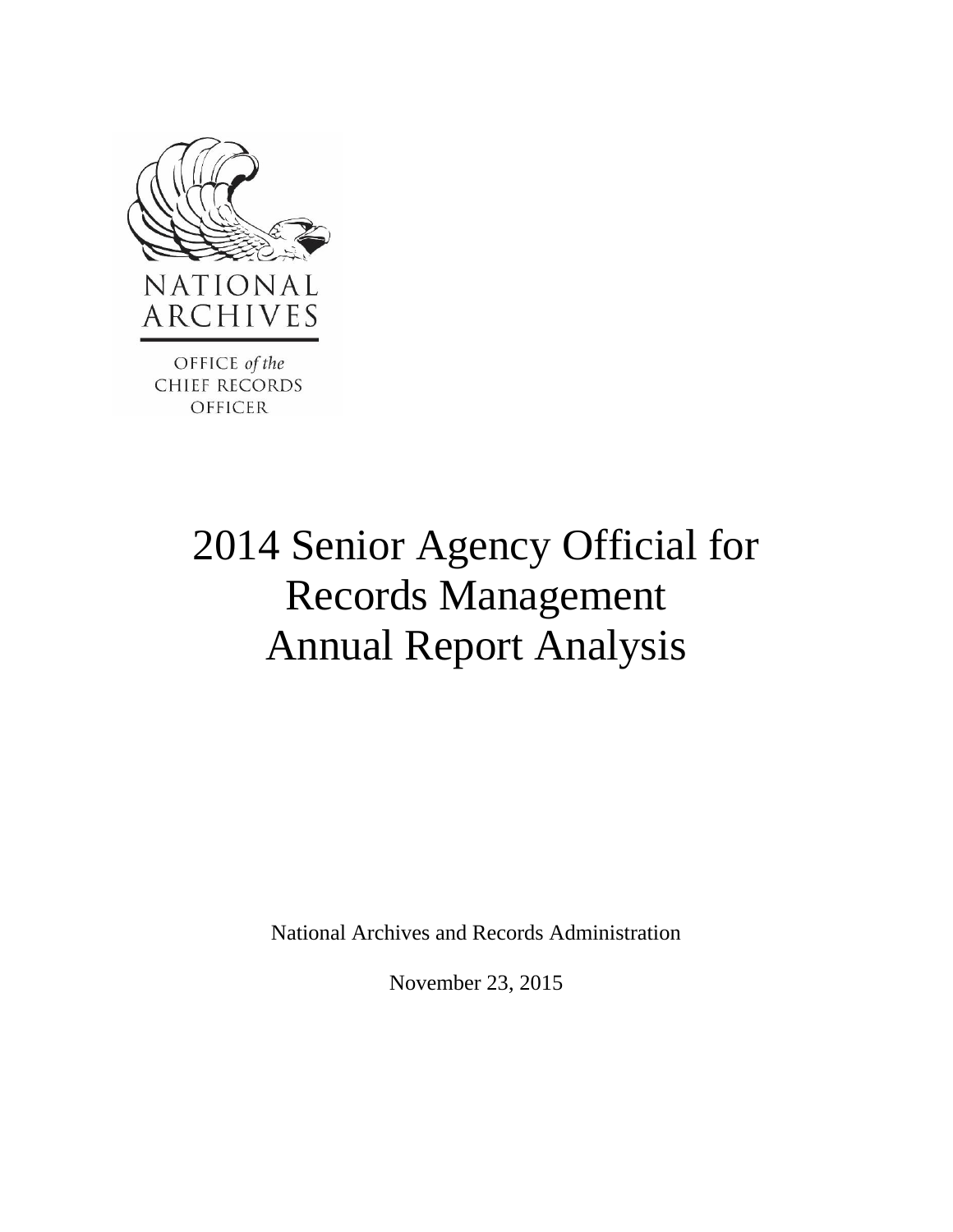#### <span id="page-1-0"></span>**Executive Summary**

 $\overline{a}$ 

The vision of the 2012 OMB/NARA *Managing Government Records Directive (M-12-18)* is to reform records management across the Executive branch and to develop a 21st-century framework for the management of government records. The *Directive* outlines specific goals and calls on federal agencies to improve transparency, efficiency, and accountability in recordkeeping practices.

The *Directive* required agencies to designate a Senior Agency Official for Records Management (SAO) responsible for meeting the goals of the *Directive*. The SAO is required to submit an annual report outlining their agency's progress toward implementing the goals of the *Directive* to the Chief Records Officer for the U.S. Government.

NARA provided SAOs with a reporting template for 2014. The template focused on three major areas. Agencies were asked to provide updates on their progress toward: 1) implementing methods of training staff on records management responsibilities by December 31, 2014; 2) managing all email electronically by December 31, 2016; and 3) managing permanent electronic records electronically by December 31, 2019.

The reporting period was open from October 15, 2014 to December 15, 2014. NARA sent the template to all SAOs at the department level and all independent agencies. We received reports from 84 agencies, for a response rate of 94%. The analysis of the 2014 SAO Annual Reports shows agencies are:

- Using a variety of tools and methods in working towards managing all email in electronic format by 2016. The majority of SAOs (93%) reported they would meet this goal by the end of 2016.
- Exploring the Capstone<sup>1</sup> approach (NARA Bulletin 2013-02) for managing email. A substantial number of agencies reported they were considering or implementing the approach. This observation was also noted in the 2014 Records Management Self-Assessment.

<sup>&</sup>lt;sup>1</sup> In August 2013, NARA issued a new policy for managing email called "Capstone" [\(NARA Bulletin 2013-](http://www.archives.gov/records-mgmt/bulletins/2013/2013-02.html) [02\)](http://www.archives.gov/records-mgmt/bulletins/2013/2013-02.html).Capstone is an innovative approach to managing email. It is not a technology. When adopting the Capstone approach, agencies must identify those email accounts most likely to contain records that should be preserved as permanent. Agencies determine Capstone accounts based on their business needs. Capstone officials will generally be the top-level senior officials of an agency, but may also be other key decision makers at lower levels of the agency.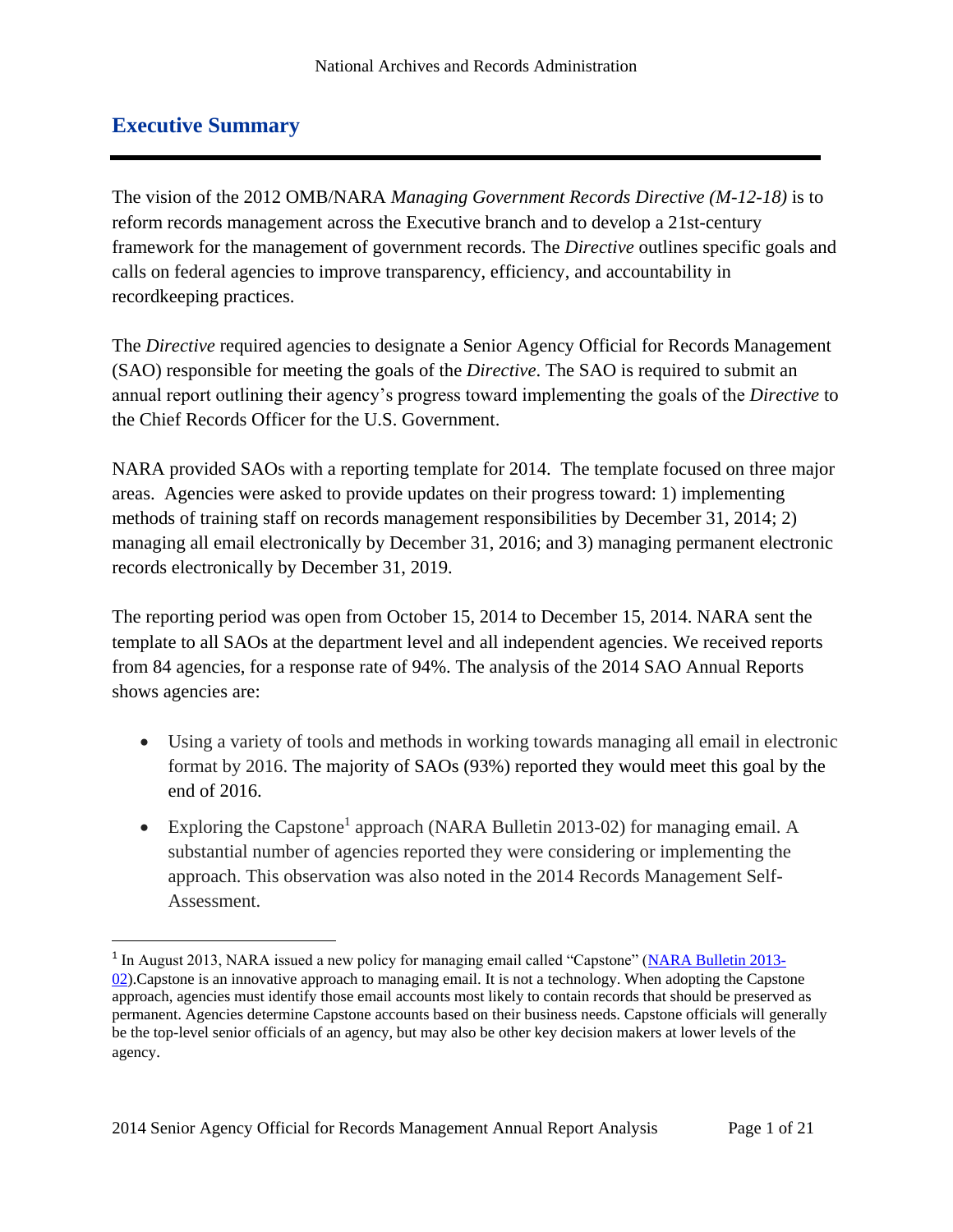- Exploring ways to manage permanent electronic records in electronic format by 2019. The majority of SAOs (87%) reported they would meet this goal. Agencies mentioned using a variety of similar electronic records management approaches under different terms such as electronic document management systems (EDMS), electronic records management systems (ERMS), or records management applications (RMA) to try to meet this goal. While many agencies have formed working groups to meet this goal, a number of agencies are in the initial planning phase.
- Addressing records management training. The vast majority of agencies reported making substantial progress in implementing records management training methods for all staff. Further, many agency records officers have obtained NARA's Certificate of Federal Records Management Training.
- Seeking assistance from NARA regarding how to successfully implement the *Directive*. In particular, small and micro-agencies cite limited resources and personnel as challenges they face in successfully meeting electronic recordkeeping requirements.
- Using commercially available software products. Many software products were mentioned, and agencies indicate they are using existing, commercial products instead of developing custom software applications.

In summary, agencies are moving towards the 2016 goal of managing email records electronically. Email management has become a visible, important priority for agencies and several SAOs indicated they had awareness briefings with agency heads on the importance of properly managing email. Agencies are also taking strides to improve records management training, especially ensuring that all agencies' records officers have been through NARA's Certificate of Federal Records Management Training program.

Agencies are still considering plans and strategies to meet the 2019 goal. Agencies are asking for clarification on how to meet the goal. NARA will use the 2014 SAO Annual Reports in developing guidance, policies, and projects to help federal agencies improve records management as they transition to a digital government.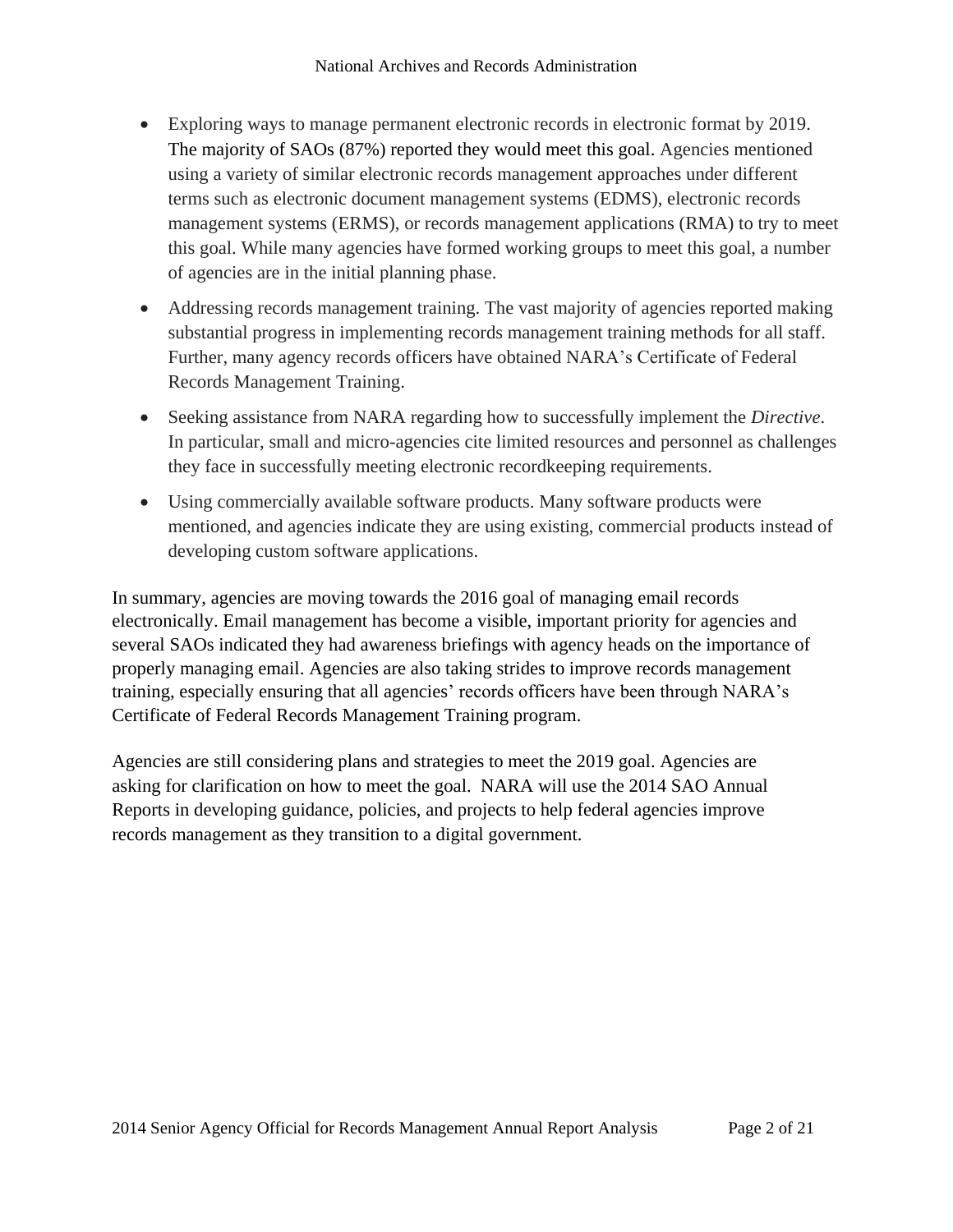# **Table of Contents**

| <b>Question 5 - NARA Certificate of Federal Records Management11</b> |
|----------------------------------------------------------------------|
| Question 6 - Inform Employees - RM Responsibilities11                |
|                                                                      |
|                                                                      |
| Question 9 - Noteworthy Practices, Lessons Learned, Model Program17  |
|                                                                      |
| <b>4. REPORTED PROGRESS ON MEETING DIRECTIVE GOALS20</b>             |
|                                                                      |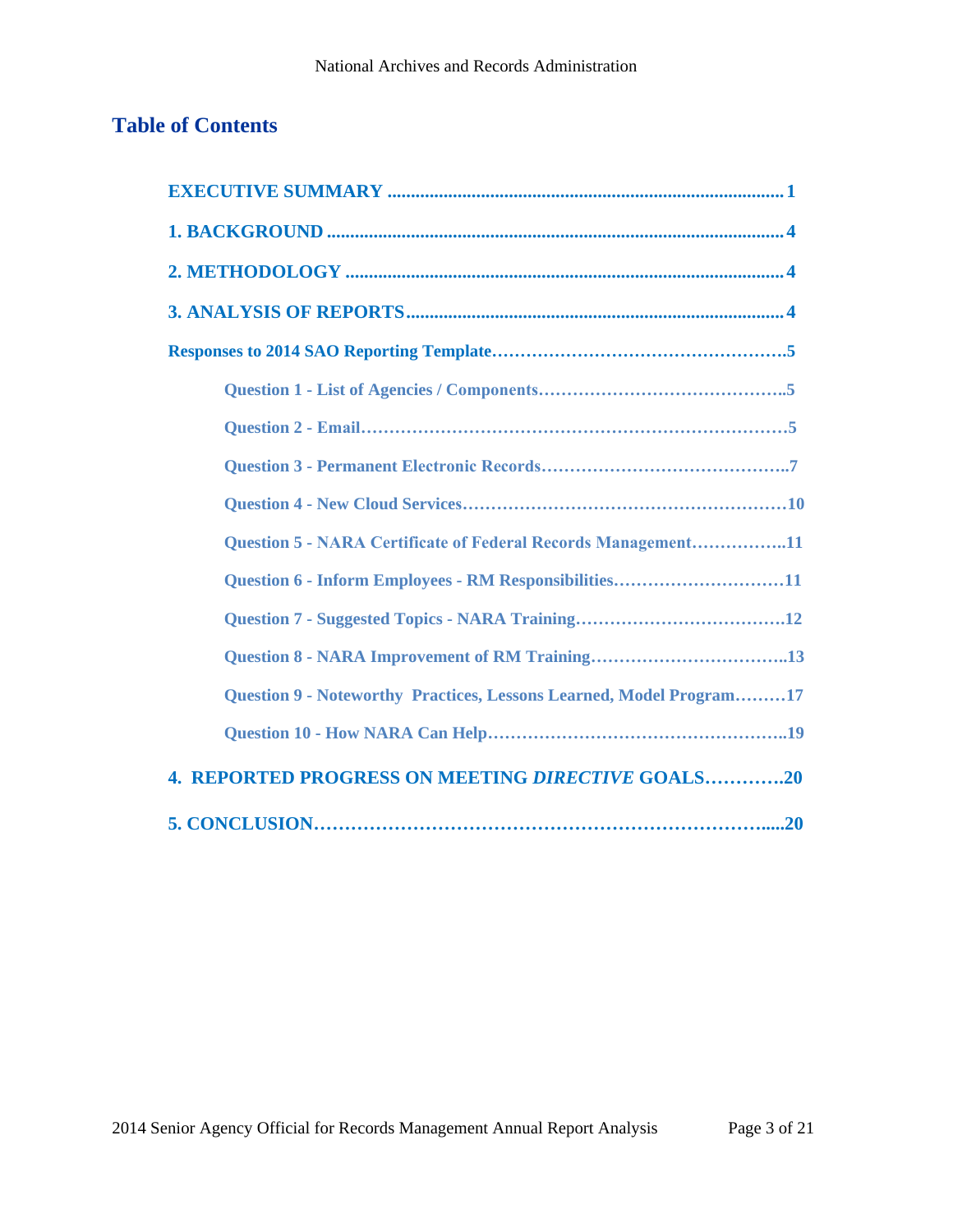# **2014 Senior Agency Official for Records Management Annual Report Analysis**

## <span id="page-4-0"></span>**1. BACKGROUND**

The Office of Management and Budget (OMB) and the National Archives and Records Administration (NARA) jointly issued the *Managing Government Records Directive (M-12-18)*  on August 24, 2012. The *Directive* required all agencies to designate a Senior Agency Official (SAO) to oversee the records management program and the implementation of the *Directive* at their agency.

Each agency was required to name their first SAO by November 15, 2012. The *Directive* also requires each agency to reaffirm its SAO annually. NARA maintains a [list of current SAOs](http://www.archives.gov/records-mgmt/agency/sao-list.html) on its website. The SAO must annually report to NARA on their agency's progress toward implementing the goals of the *Directive*.

## <span id="page-4-1"></span>**2. METHODOLOGY**

In early October 2014, NARA emailed the 2014 SAO annual report template directly to SAOs and copied agency records officers. The reporting period ran through December 15, 2014. The template contained 10 questions. The first set of questions focused on managing email, permanent electronic records, and new cloud program initiatives. NARA asked four questions concerning the training requirements outlined in the *Directive*. NARA continued to ask for information on best practices and what NARA could do to assist agencies in meeting records management challenges.

## <span id="page-4-2"></span>**3. ANALYSIS OF REPORTS**

The reports varied in length and detail. Some agencies provided brief generalizations while others provided substantive responses. Generally, larger agencies appear to be addressing the provisions of the *Directive* and meeting deadlines. However, many small and micro-agencies report difficulty in meeting *Directive* goals due to limited resources and personnel. NARA used both statistical and narrative analysis to draw conclusions. Responses were compared to other questions to identify trends described in this report.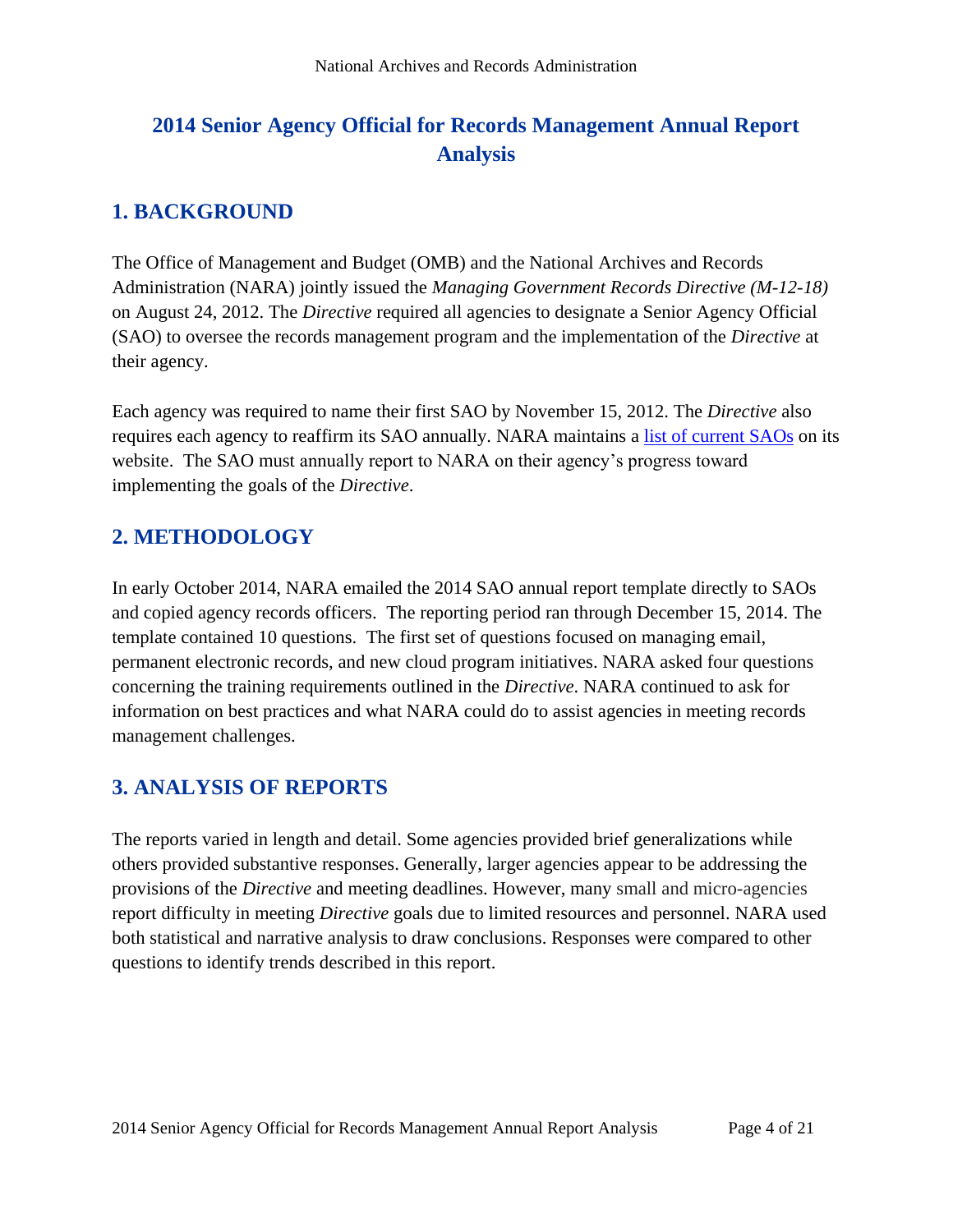#### <span id="page-5-0"></span>**Responses to 2014 SAO Reporting Template**

This section contains NARA's analysis of each question on the 2014 SAO Annual Report. This section includes excerpts of agency responses where appropriate. NARA received 84 reports for a 94% response rate. In addition to an overall report, the Department of Defense submitted responses for each of their constituent components. Individual responses of the components are included in the statistical and narrative analysis of this report where appropriate. Five agencies did not submit reports after multiple contacts by NARA:

- AbilityOne Commission
- Department of Commerce
- Denali Commission
- Presidio Trust
- US Office of Special Counsel

### *Question 1 – Please list all agencies and components covered by this report and your position as SAO.*

NARA used this question to identify the specific agencies, bureaus, and components covered in each SAO report. This information also helps NARA identify gaps in SAO coverage. Most agencies outlined the specific components covered by the report. However, it is not always clear if responses to other questions consider the practices below the headquarters level at an agency.

*Question 2 – Is your agency going to meet the Directive goal to manage both permanent and temporary email records in an accessible electronic format by December 31, 2016? (Goal 1.2)* 

The majority of SAOs (93%) reported they would meet this goal by the end of 2016. This section includes analysis of individual DoD components.

Agencies reported various approaches to meeting this goal. For example, some agencies have adopted a Capstone approach to managing their email. Others describe approaches that are not automated and require employees to actively manage email. Some agencies reported they are still printing and filing their email into paper recordkeeping systems, which they will have to change in order to meet the goal outlined in the *Directive* to manage all email records in an accessible electronic format.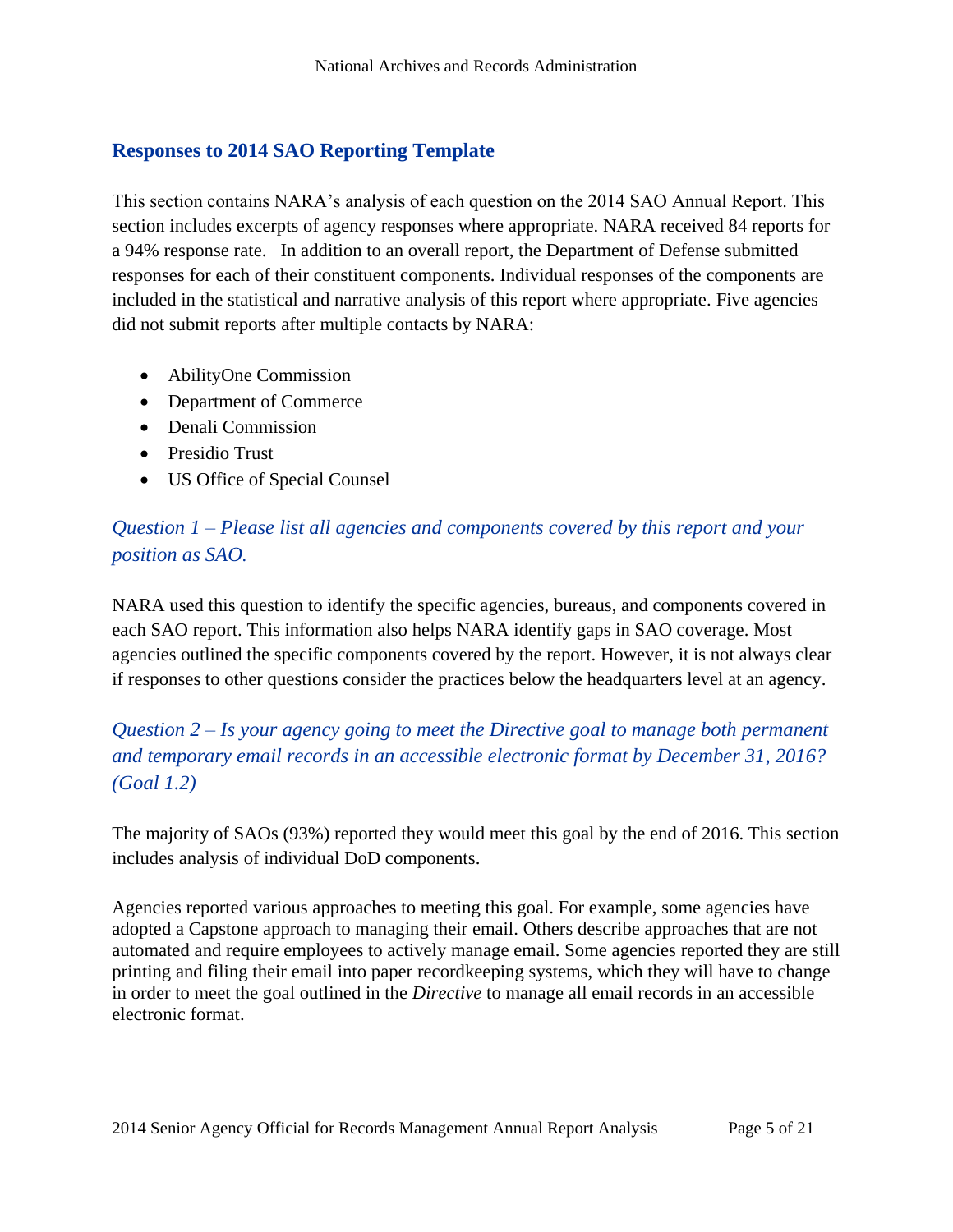Specific approaches described in the reports include:

- Adopting or considering the Capstone approach
- Working with NARA to schedule or update schedules for email records.
- Relying on end users to determine the records status of an email. Many agencies are trying to automate this decision.
- Seeking enterprise-wide solutions.
- Establishing a working group or tiger team.
- Purchasing and implementing commercially available products.

Question 2 provided the opportunity for SAOs to briefly describe how they are managing email. The following table contains descriptions from agencies that appear to have robust and comprehensive approaches to meeting this goal. The information contained here may prove useful to other agencies looking for real world examples of managing email.

| Selected Agencies that Appear to have Completed the Directive 1.2 Goal or have Articulated<br><b>Clear Plans to Meet the Goal</b> |                                                                                                                                                                                                                                                                                                                                                                                                                                                                                                                                                                                                                                                                                                                                                                                                                                                                                                                                                                                                                                                                                                                              |
|-----------------------------------------------------------------------------------------------------------------------------------|------------------------------------------------------------------------------------------------------------------------------------------------------------------------------------------------------------------------------------------------------------------------------------------------------------------------------------------------------------------------------------------------------------------------------------------------------------------------------------------------------------------------------------------------------------------------------------------------------------------------------------------------------------------------------------------------------------------------------------------------------------------------------------------------------------------------------------------------------------------------------------------------------------------------------------------------------------------------------------------------------------------------------------------------------------------------------------------------------------------------------|
| <b>Agency Name</b>                                                                                                                | <b>Summary of Report Response</b>                                                                                                                                                                                                                                                                                                                                                                                                                                                                                                                                                                                                                                                                                                                                                                                                                                                                                                                                                                                                                                                                                            |
| <b>Department of</b><br>Defense (DoD) -<br><b>Department of the</b><br><b>Navy (DON)</b>                                          | The DON reports that it has met this goal for shore-based staff by using an<br>electronic records management application (ERMA). DON reports they are<br>looking to increase capabilities by deploying the Department of the Navy<br>Tasking, Records, and Consolidated Knowledge Enterprise Repository (DON<br>TRACKER). DON TRACKER will increase user's capability to preserve<br>emails in a compliant system to support records management and litigation<br>requirements. All DON employees with internet will have access to DON<br>TRACKER. DON reports they are drafting a Capstone schedule for submission<br>to NARA.                                                                                                                                                                                                                                                                                                                                                                                                                                                                                             |
| <b>National Archives</b><br>and Records<br><b>Administration</b><br>(NARA)                                                        | NARA reports that it has already implemented a system for managing all of its<br>email records electronically. NARA's email system consists of two separate<br>cloud-based COTS products that work together to manage all NARA email.<br>Email services are provided separately from email records management, which<br>is provided by a DoD-5015.2 v3 certified Records Management Application<br>(RMA). NARA's email records are managed according to the Capstone<br>approach. Those NARA users whose roles and activities result in mostly<br>permanent records are designated as Senior Officials accounts. Their emails are<br>retained as permanent records. They remain in the RMA system for 15 years<br>before being accessioned into NARA's archival holdings. The email records of<br>all other NARA accounts are classified as temporary and retained in the RMA<br>for at least 7 years before being deleted. NARA will follow the Capstone GRS<br>when it is approved. The emails maintained in the RMA have been designated<br>as the record copies. Once an email has been captured into the RMA, the email |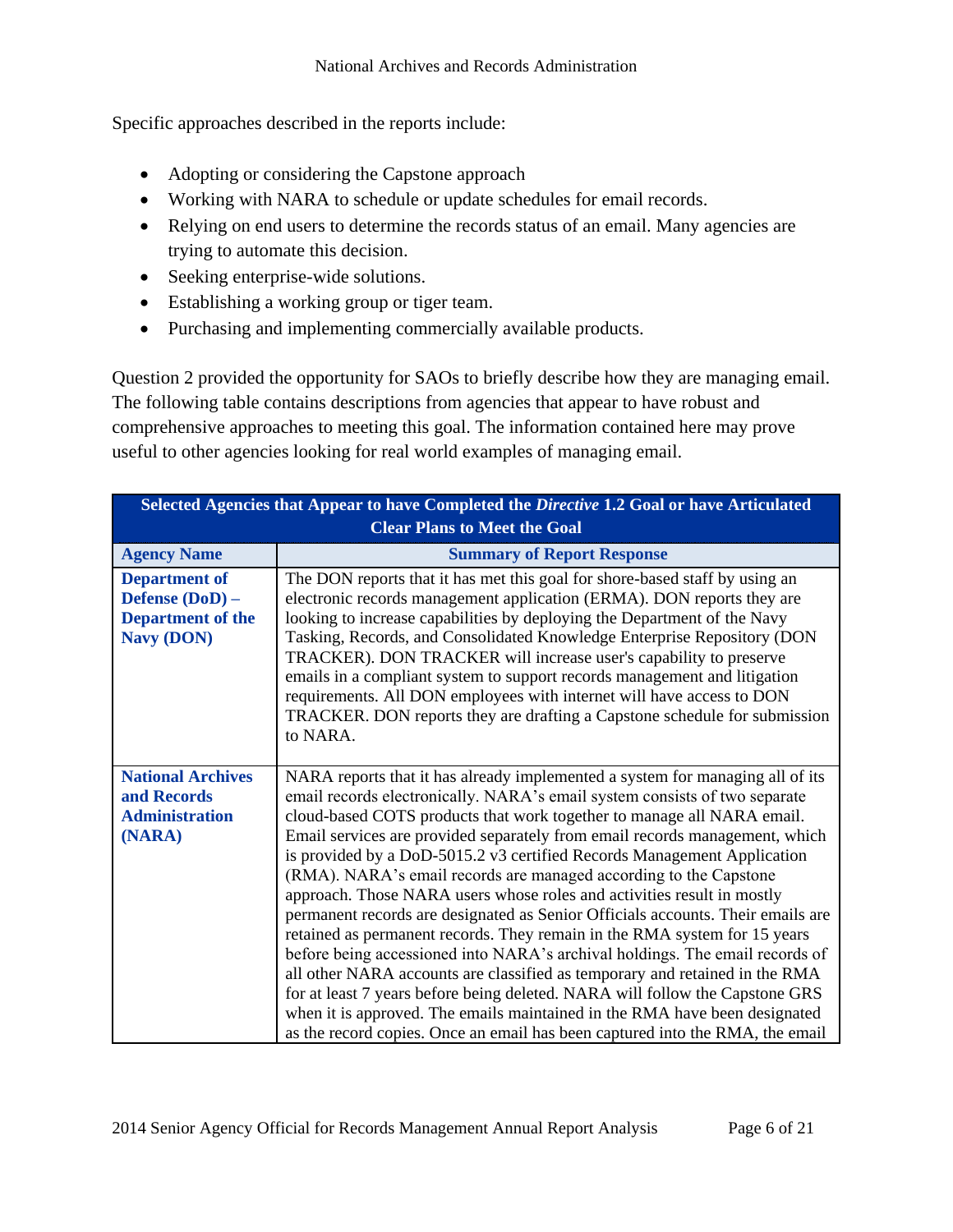|                                                                        | that resides in the original email system is considered a convenience copy and<br>may be retained or deleted by individual users.                                                                                                                                                                                                                                                                                                                                                                                                                                                                                                                                                                                                                                                                                                    |
|------------------------------------------------------------------------|--------------------------------------------------------------------------------------------------------------------------------------------------------------------------------------------------------------------------------------------------------------------------------------------------------------------------------------------------------------------------------------------------------------------------------------------------------------------------------------------------------------------------------------------------------------------------------------------------------------------------------------------------------------------------------------------------------------------------------------------------------------------------------------------------------------------------------------|
| <b>US Access Board</b><br>(USAB)                                       | The USAB is a small agency using a cloud based email system. Inbound and<br>outbound emails are journaled from an exchange server to the cloud vendor's<br>server. The email system processes the emails and indexes the files into a<br>document database where the text and attachments of the email are captured.<br>Permanent and temporary email records are declared and categorized based on<br>metadata and content defined by the agency records schedule. Once an email is<br>declared a record and categorized, it can no longer be deleted or modified in<br>the records management repository by an end user. The USAB Record<br>Manager is responsible for reviewing and approving records identified for<br>disposition to ensure records are categorized appropriately and disposition<br>periods are set correctly. |
| <b>US Securities and</b><br><b>Exchange</b><br><b>Commission (SEC)</b> | The SEC reports that it is drafting email record keeping functional requirements<br>that apply to either existing or future SEC email repositories/tools. The<br>baseline requirements use the Capstone approach and are not technically<br>specific. The SEC reports the requirements are scalable in order to be<br>applicable to any technical solution that would have the capabilities to<br>implement records retention for email. It is the SEC's hope that permanent,<br>temporary, and non-record email could be managed automatically to a<br>significant extent.                                                                                                                                                                                                                                                          |

## *Question 3 – Has your agency begun to implement plans in order to meet the goal to manage all permanent electronic records in an electronic format by December 31, 2019? (Goal 1.1)*

The majority of SAOs (87%) reported they would meet this goal. This section also includes analysis of each individual DoD component.

The status of agency implementation of this goal is difficult to determine as the target completion date is several years away. Many agencies reported that they were forming working groups, reviewing policies, and looking at their technical infrastructure as they prepare to meet this goal. Other agencies are focusing their time and energy on meeting the near-term email goal before turning their attention to managing all permanent electronic records electronically.

Some agencies report making substantial progress towards this goal and a few stated they already manage all of their permanent electronic records in an electronic format. The majority of agencies report that they are in the planning stages and are currently: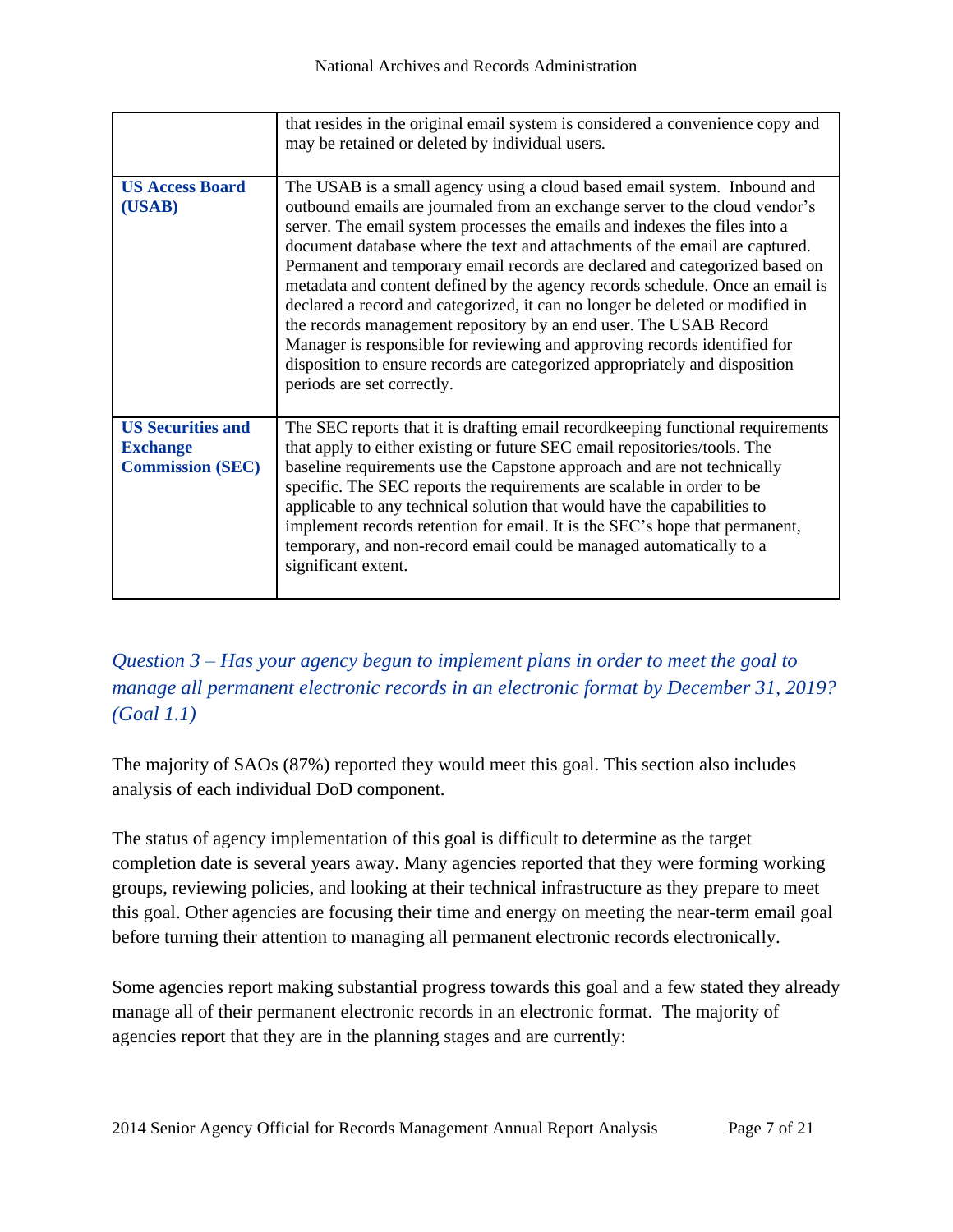- Conducting inventories to identify permanent records.
- Working with NARA to schedule records.
- Seeking information to purchase or implement electronic document management systems; electronic records management systems, or records management applications.
- Seeking enterprise-wide solutions.
- Using working groups to study and determine approaches.
- Looking for software solutions.

Question 3 provided the opportunity for SAOs to briefly describe how they are planning on managing permanent electronic records in an electronic format. The following table contains descriptions from agencies that appear to have taken significant steps towards meeting this goal. The information contained here may prove useful to other agencies looking for real world examples of managing their permanent electronic records.

| Selected Agencies that Appear to have Completed the Directive 1.1 Goal or have Articulated<br><b>Clear Plans to Meet the Goal</b> |                                                                                                                                                                                                                                                                                                                                                                                                                                                                                                                                                                                                                                                                                                                                                                                                                                                                                                                                                                                                                                                                                                                                                                                                                                                                                                                                                                                                                                                                                                                       |
|-----------------------------------------------------------------------------------------------------------------------------------|-----------------------------------------------------------------------------------------------------------------------------------------------------------------------------------------------------------------------------------------------------------------------------------------------------------------------------------------------------------------------------------------------------------------------------------------------------------------------------------------------------------------------------------------------------------------------------------------------------------------------------------------------------------------------------------------------------------------------------------------------------------------------------------------------------------------------------------------------------------------------------------------------------------------------------------------------------------------------------------------------------------------------------------------------------------------------------------------------------------------------------------------------------------------------------------------------------------------------------------------------------------------------------------------------------------------------------------------------------------------------------------------------------------------------------------------------------------------------------------------------------------------------|
| <b>Agency Name</b>                                                                                                                | <b>Summary of Report Response</b>                                                                                                                                                                                                                                                                                                                                                                                                                                                                                                                                                                                                                                                                                                                                                                                                                                                                                                                                                                                                                                                                                                                                                                                                                                                                                                                                                                                                                                                                                     |
| <b>Environmental</b><br><b>Protection Agency</b><br>(EPA)                                                                         | The EPA reports that it on schedule to meet this goal. It reports using the<br>following methods and approaches to meet this goal:<br>EPA system owners will continue to transfer permanent electronic records<br>$\bullet$<br>directly from EPA systems to NARA once files are closed.<br>EPA procured, installed and configured a commercial records repository<br>infrastructure, and has built applications and system-to-system connections<br>to capture certain types of electronic records.<br>EPA worked with the Agency Records Community to develop and collect a<br>set of performance metrics for electronic records. These metrics will assist<br>EPA in monitoring progress towards meeting the 2019 goal. These metrics,<br>such as the number of records saved in their email system each week, are<br>used by the Records Liaison Officer (RLOs) to track progress in their<br>program or region.<br>EPA will incorporate electronic records management requirements into<br>internal business processes through a series of activities with internal<br>stakeholders, including identifying business processes where electronic<br>records management is needed, providing guidance for electronic records<br>management, and promoting the adoption and increased use of systems that<br>have already incorporated electronic records management, where<br>appropriate.<br>EPA is developing desktop records management tool to save non-email<br>electronic records into the records repository. |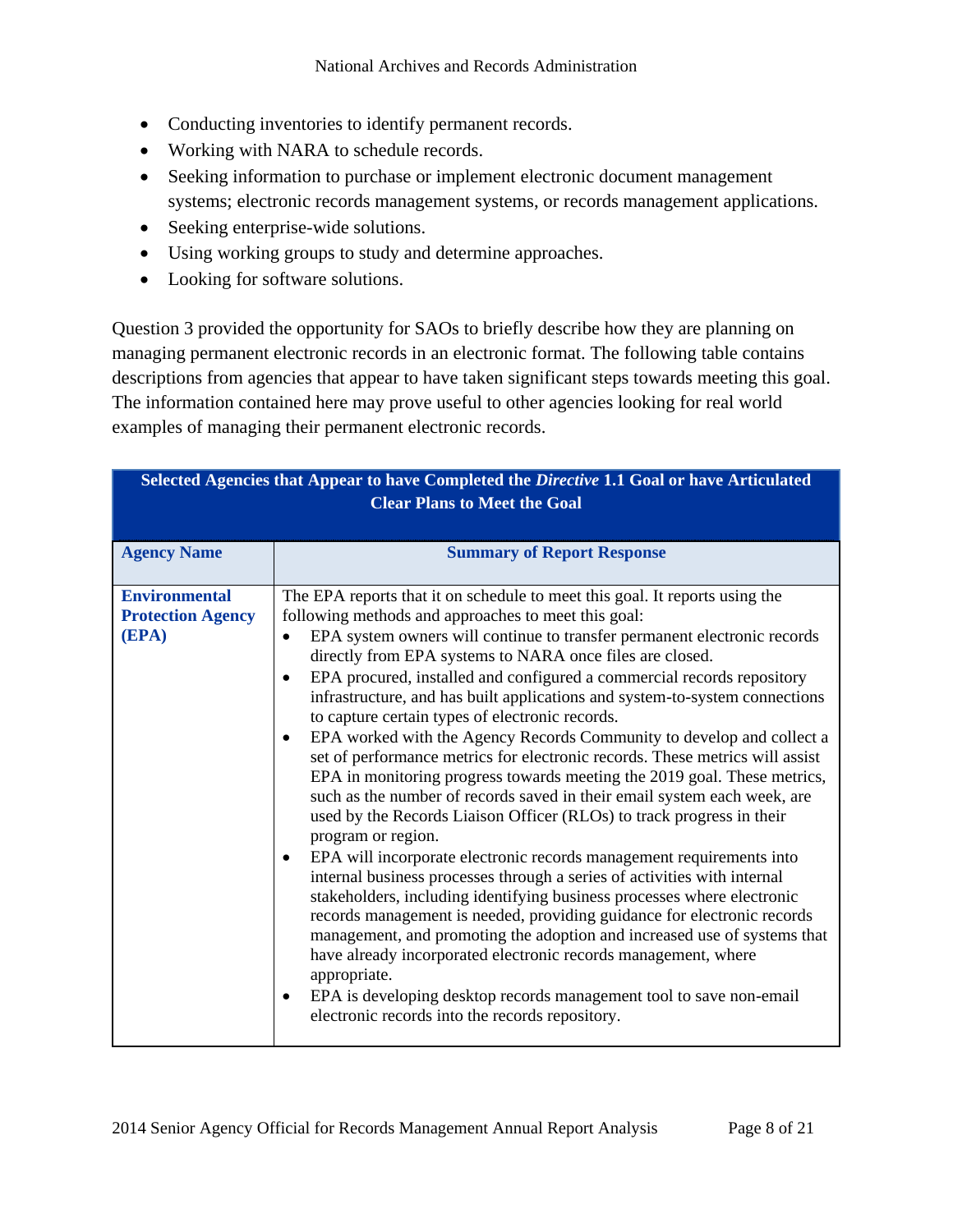|                                                                      | EPA is developing and updating policies and procedures, and approaches to<br>articulate EPA's commitment to moving toward electronic records and to help<br>meet the December 31, 2019, target date. These activities include, consolidating<br>records retention schedules, updating records management policy, developing<br>social media records guidance and best practices, developing enterprise<br>information management policy (EIMP) metadata standards, developing<br>digitization procedures and standards, providing information on the move to<br>electronic records to the records liaisons and the larger EPA records community<br>and placing this information on the EPA's records intranet site, and<br>communicating EPA's commitment to electronic records management in<br>mandatory records management training.                                                                |
|----------------------------------------------------------------------|--------------------------------------------------------------------------------------------------------------------------------------------------------------------------------------------------------------------------------------------------------------------------------------------------------------------------------------------------------------------------------------------------------------------------------------------------------------------------------------------------------------------------------------------------------------------------------------------------------------------------------------------------------------------------------------------------------------------------------------------------------------------------------------------------------------------------------------------------------------------------------------------------------|
| <b>Government</b><br><b>Accountability</b><br>Office (GAO)           | The GAO reports managing all of its physical records and electronic records<br>and mission- and business-related emails in its enterprise-wide system,<br>DM/ERMS. Since 2010, permanent emails created by the Executive Committee<br>are preserved through commercial archiving software. The emails will be<br>maintained in that tool until eligible for transfer to NARA according to the<br>timeframe stipulated in the GAO records retention schedule. The GAO is<br>researching the feasibility of upgrading to web-enabled software. This version<br>enables the management of multiple file formats, automated workflows, and<br>auto-categorization.                                                                                                                                                                                                                                         |
| <b>US Nuclear</b><br><b>Regulatory</b><br><b>Commission (NRC)</b>    | The NRC reports that it is already managing its permanent electronic records in<br>its electronic recordkeeping system, the Agency-wide Documents Access and<br>Management System (ADAMS). The NRC is focusing on the following<br>improvement efforts to effectively support and manage electronic<br>recordkeeping:<br>• ADAMS Records Management - Configuring life cycle management controls<br>on ADAMS documents to apply record retention and disposition parameters.<br>• Digitization – Implementing processes and procedures to continuously reduce<br>the amount of paper-based information.<br>• File Taxonomy – Developing a structured and consistent way to describe and<br>organize information.<br>• Record Retention Updates – Establishing record retentions that are<br>understandable, based on agency lines of business, and can be implemented in<br>an electronic environment. |
| <b>US Security and</b><br><b>Exchange</b><br><b>Commission (SEC)</b> | Most of the SEC's filings are maintained in an electronic format in the<br>Electronic Data Gathering, Analysis, and Retrieval (EDGAR) system. All<br>public data in EDGAR is scheduled as permanent. The SEC and NARA have<br>completed one electronic transfer of EDGAR records.<br>The SEC reports they are working to digitize all of their permanent records that<br>currently exist in hard-copy and analog formats in a manner acceptable for<br>accessioning to NARA. They have also created a tracking database to maintain<br>a dynamic and evolving inventory of electronic information systems that<br>contain federal records. The SEC is working to identify unscheduled records<br>and schedule them.                                                                                                                                                                                    |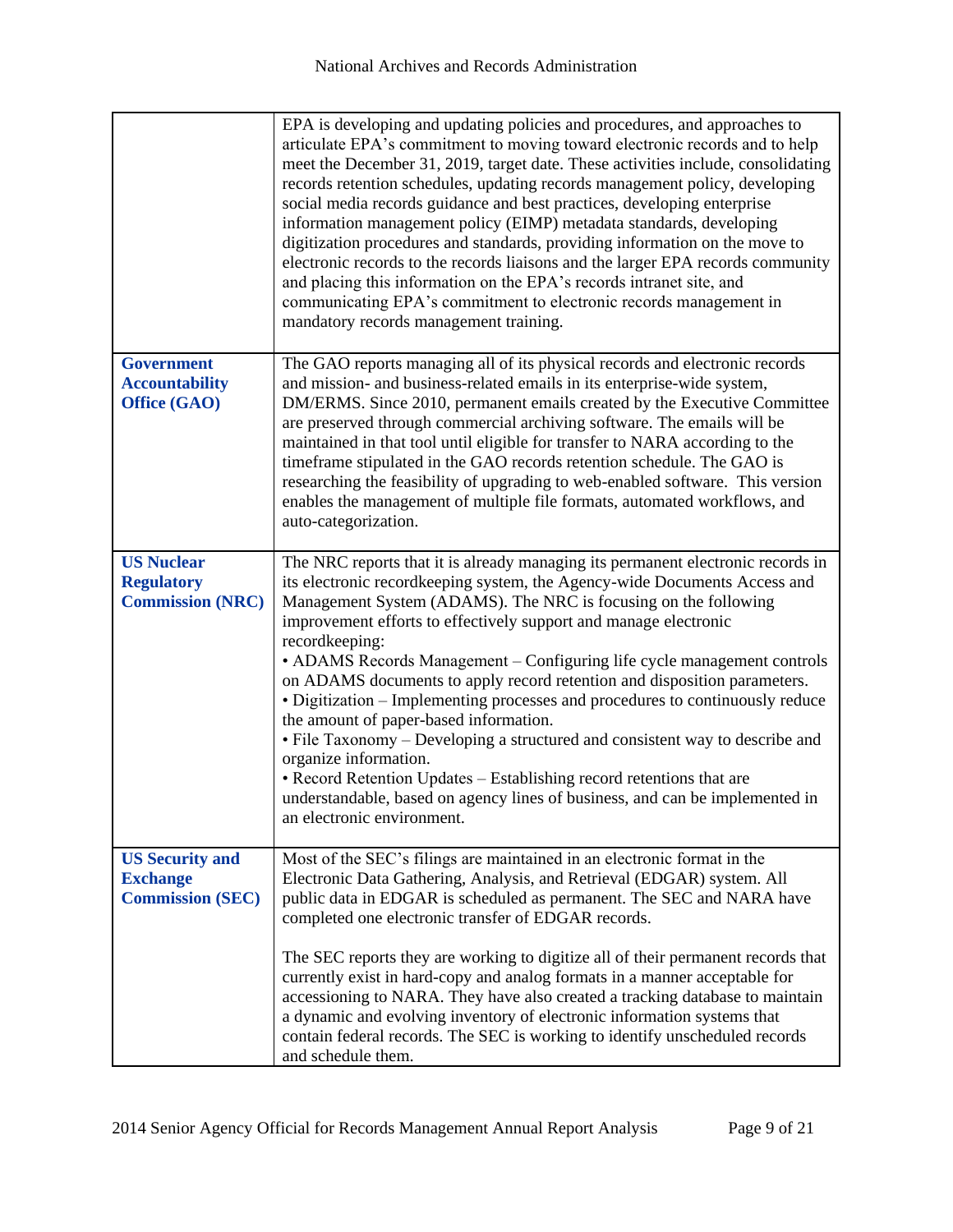|                                           | Further, the SEC reports working to identify an enterprise-wide document<br>management system (EDMS) solution to capture records historically<br>maintained in a hard-copy format. The SEC has drafted and circulated baseline<br>records management requirements that can be used for EDMS initiatives which<br>will capture and maintain federal records.                                                                                                                                                                                                                                                             |
|-------------------------------------------|-------------------------------------------------------------------------------------------------------------------------------------------------------------------------------------------------------------------------------------------------------------------------------------------------------------------------------------------------------------------------------------------------------------------------------------------------------------------------------------------------------------------------------------------------------------------------------------------------------------------------|
| <b>US Sentencing</b><br><b>Commission</b> | The USSC reports nearing the completion of conversion from a traditional,<br>largely paper-based records management system to a 100% electronic system                                                                                                                                                                                                                                                                                                                                                                                                                                                                  |
| (USSC)                                    | for permanent records that will be sent to NARA. That conversion has been                                                                                                                                                                                                                                                                                                                                                                                                                                                                                                                                               |
|                                           | occurring since 2010. It has completed optical character recognition (OCR)<br>scanning of the vast majority of its historical paper records. The scans are then<br>uploaded into a DOD 5015.2 compliant Records Management Application<br>(RMA). It expects to have all existing paper records scanned into the new<br>system by the spring of 2015.                                                                                                                                                                                                                                                                    |
|                                           | Beginning in mid-2015, the USSC will start transferring many of their<br>electronic files into the RMA system, including all files that qualify as<br>permanent records. It will also train USSC employees to save future electronic<br>records into the new system. The new system has a drag-and-drop feature that<br>allows users to move files from the "documents" side of the system to the<br>"records" side of the system; the latter is based on the USSC's NARA-<br>approved records disposition schedule. All files transferred to the "records"<br>side of the system will be in a single, standard format. |
|                                           | All scanned paper records and electronic records will be easily searchable in the<br>new system, using a robust search engine. All paper files are being scanned<br>using high quality OCR scanners and software, which allow for a full text<br>search of the scanned documents. In the very near future, USSC plans to start<br>transferring permanent records to NARA in an appropriate electronic format. It<br>has recently been in contact with NARA about transferring records from 1985<br>when the Commission was originally organized.                                                                        |

# *Question 4 – Has your agency implemented any new cloud services in FY 2014? (Goal A4.1)*

In total, 41 agencies (40%) said they had implemented a new cloud service in FY 2014. The *Directive* Goal A4.1 states that agencies shall *"embed records management requirements into cloud architectures and other Federal IT systems and commercially available products."* In the 2013 report, NARA asked agencies to identify existing cloud services. In 2014, NARA asked if agencies launched any new cloud initiatives. Agencies reported cloud usage mainly for email, administrative records, and hosting websites.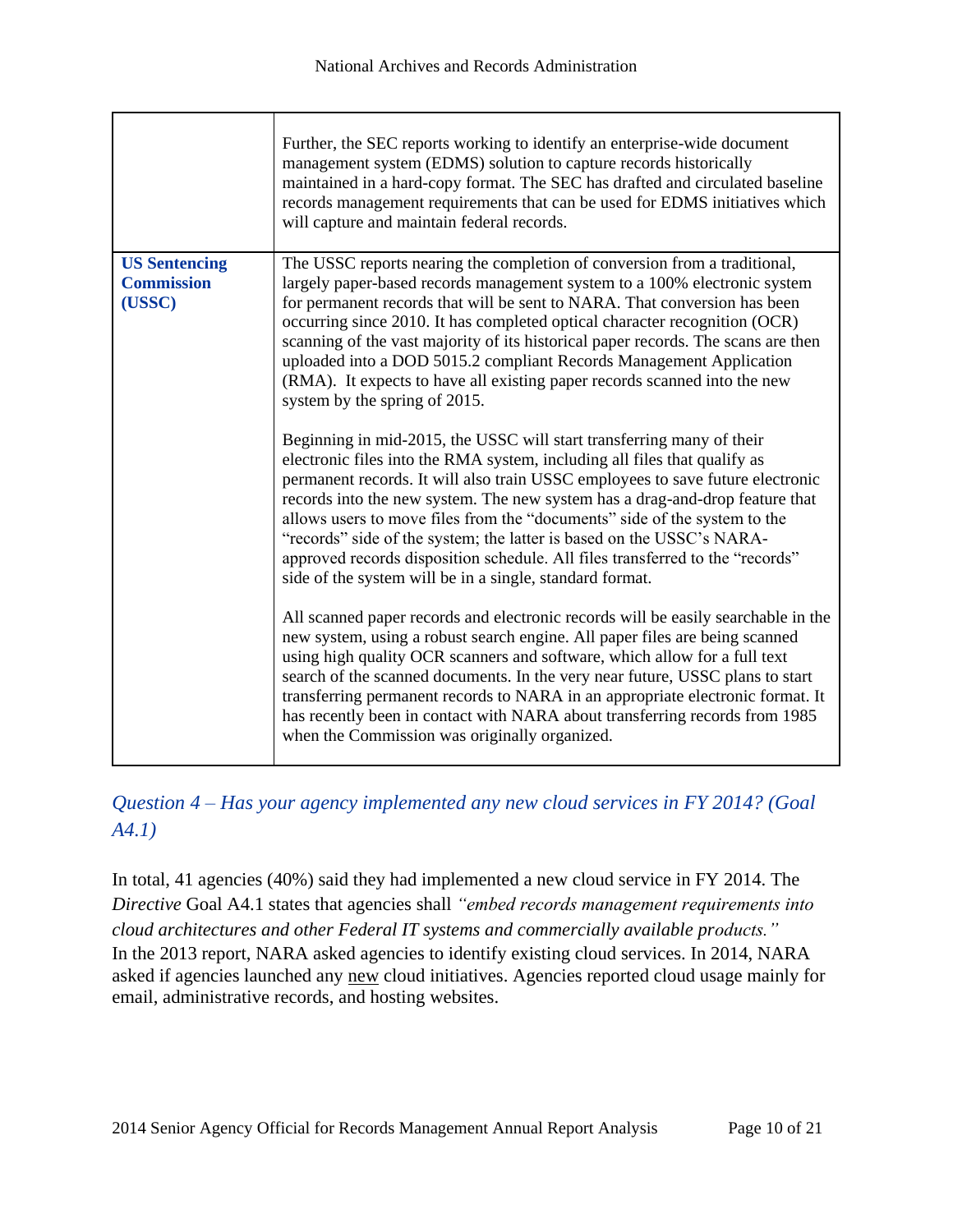*Question 5 – Will your agency designated Agency Records Officer(s) hold the NARA Certificate of Federal Records Management Training by December 31, 2014 (Goal 2.3)*

In total, 81 SAOs indicated their AROs received the certificate, received an exception from NARA, or met the requirements for an exemption.<sup>2</sup> This section includes analysis of individual DoD components.

Of the agencies that responded negatively, most expected to meet this requirement by the end of 2015. Common factors reported for not meeting the requirement include:

- Recent designation or hire of a new ARO.
- Partial completion of the Knowledge Area (KA) classes or online tests.
- Other job duties taking precedence.

l

*Question 6 – Will your agency have a method to inform all employees of their records management responsibilities with suitable records management training for all appropriate staff by December 31, 2014? (Goal 2.4)*

In total, 68 SAOs reported that they have methods and training in place to inform employees of their records management responsibilities. For this section NARA staff analyzed the overall DoD report and not the individual component responses. Agencies with more mature records management programs appeared to generally use more formal methods for employee training than agencies with newer programs.

For the agencies that described their training programs, many are well established. Most training occurs through computer-based learning programs, but some agencies also incorporate other methods. Agencies described training offered as standalone records management training or integrated into existing processes and classes.

Agencies reported using the following methods to provide records management training:

- Offering training during employee on-boarding and orientation.
- Modifying existing learning management system classes, e.g., Federal Information Security Management Act (FISMA), Security Awareness, or Privacy Act training classes.
- Forming inter-agency or internal working groups to plan training approach.

<sup>&</sup>lt;sup>2</sup> A detailed list of the exemption and exception requirements can be found in Questions 7 and 8 of NARA Bulletin 2014-03, Guidance on Agency Records Officer Training Requirements[: http://www.archives.gov/records](http://www.archives.gov/records-mgmt/bulletins/2014/2014-03.html)[mgmt/bulletins/2014/2014-03.html](http://www.archives.gov/records-mgmt/bulletins/2014/2014-03.html)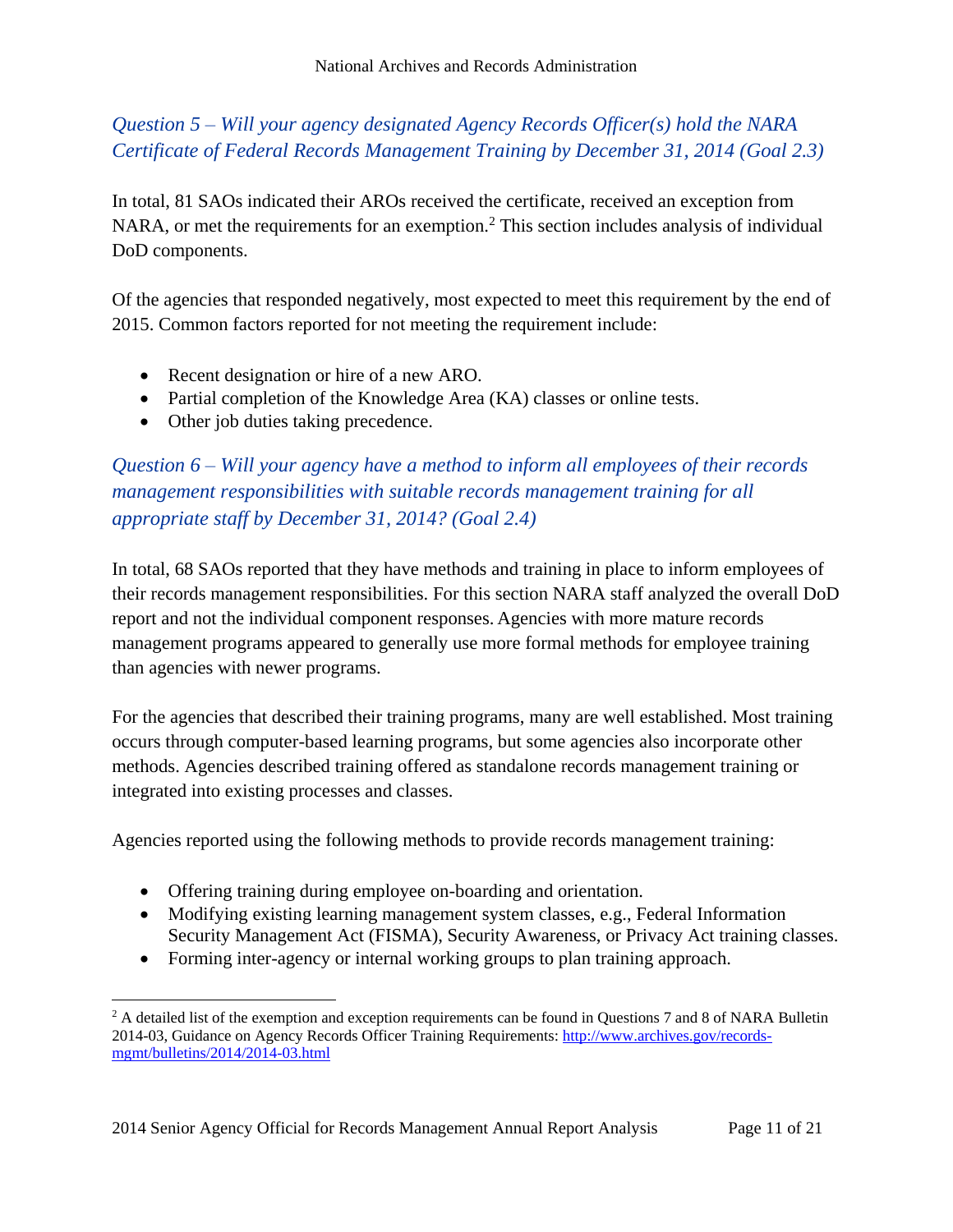Agencies cited the following reasons for not having training methods in place by the deadline:

- Full implementation will not roll out until the close of 2015.
- The records management program is new or under development.
- They are small or micro-agencies with limited resources to provide such training.
- The records officer is a recent hire.
- They are waiting for training currently being created by NARA and the Federal Records Officer Network (FRON)

More detailed information about training programs can be found in NARA's annual Records Management Self-Assessment (RMSA): [http://www.archives.gov/records-mgmt/resources/self](http://www.archives.gov/records-mgmt/resources/self-assessment.html)[assessment.html.](http://www.archives.gov/records-mgmt/resources/self-assessment.html)

| <b>Selected Agencies with Noteworthy Responses Regarding Their Implementation of</b><br><b>Records Management Training</b> |                                                                                                                                                                                                                                                                                                                                                                                                                                  |
|----------------------------------------------------------------------------------------------------------------------------|----------------------------------------------------------------------------------------------------------------------------------------------------------------------------------------------------------------------------------------------------------------------------------------------------------------------------------------------------------------------------------------------------------------------------------|
| <b>Agency Name</b>                                                                                                         | <b>Summary of Report Response</b>                                                                                                                                                                                                                                                                                                                                                                                                |
| <b>Institute of</b><br><b>Museum and</b><br><b>Library Services</b><br>(IMLS)                                              | In 2014, IMLS focused on training staff in their respective<br>responsibilities as either records creators or records liaison officers. The<br>training revolved around current activities and the newly developed<br>IMLS Records Management Policy. The IMLS Records Officer created<br>working groups and electronic notifications to ensure staff are kept<br>abreast of new activities and upcoming training opportunities. |
| <b>Railroad</b><br><b>Retirement</b><br><b>Board (RRB)</b>                                                                 | Each RRB employee completes a records management module as part of<br>FISMA mandated information security training. The Records Officer is<br>monitoring the generic agency records management training program<br>being developed for use by all agencies by NARA as part of the Federal<br>Records Officer Network (FRON). RRB will likely adopt the<br>recommended training classes/concepts.                                 |
| <b>Tennessee Valley</b><br><b>Authority (TVA)</b>                                                                          | TVA informs employees of their records management responsibility via<br>offering on-line courses entitled Introduction to Records Management,<br>Becoming a TVA World Class Records Liaison, and Electronic<br>Signature/Approval. TVA also provides classroom and individual<br>training upon request.                                                                                                                          |

*Question 7 – Please list any suggested areas or topics that NARA should incorporate into its training offerings for Agency Records Officers.*

2014 Senior Agency Official for Records Management Annual Report Analysis Page 12 of 21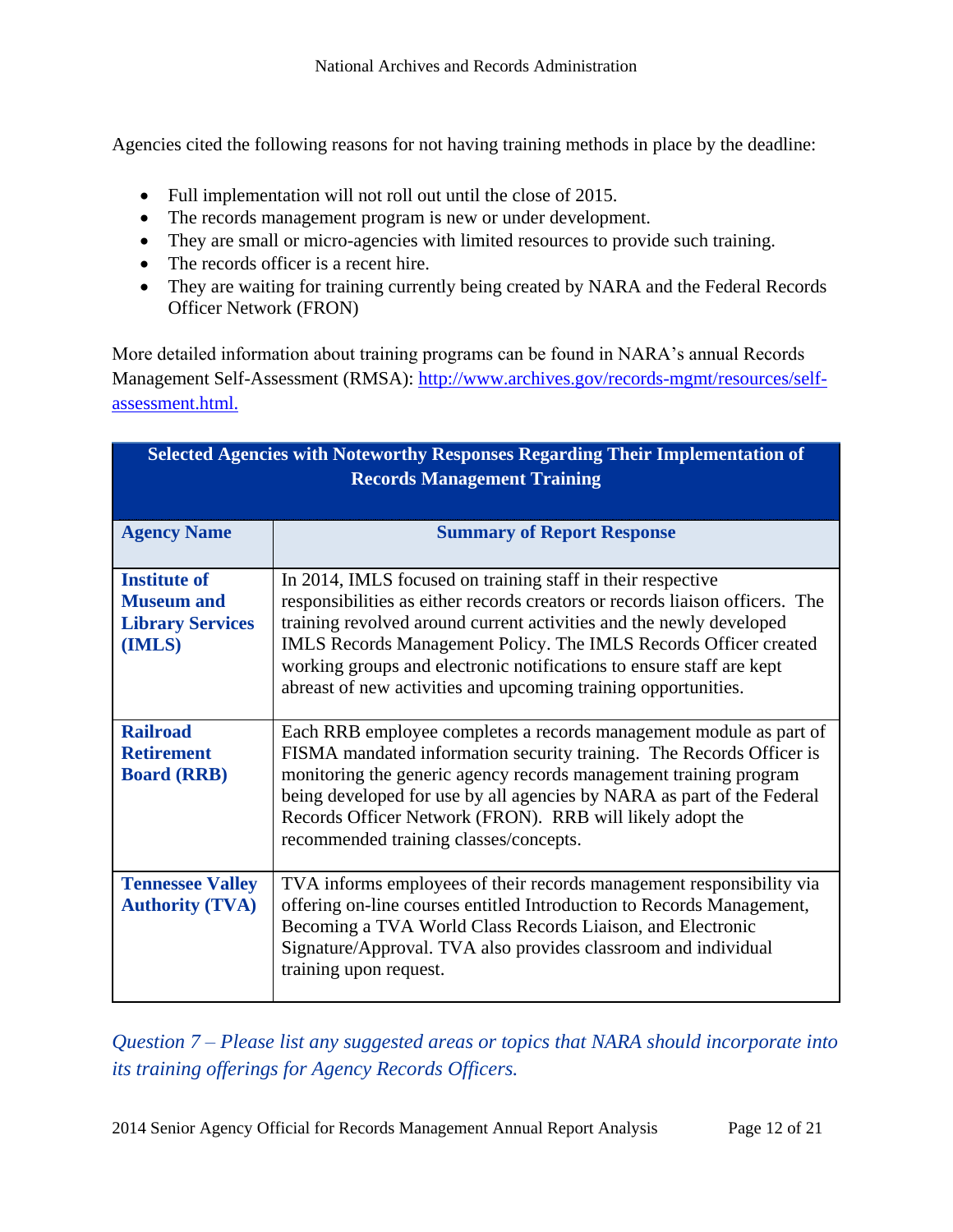For 2014, the template included two opportunities for agencies to suggest topics or other ways NARA can improve its records management program. NARA received 76 suggestions from agencies and DoD components for question 7 which often mirrored suggestions agencies provided in question 8. Accordingly, the analysis of question 7 is included under question 8.

## *Question 8 – Please describe how NARA could improve our records management training program.*

NARA received 80 suggestions from agencies and DoD components for question 8. Responses for both questions 7 and 8 were often interrelated and touched on several themes within a single suggestion. Themes identified in these two questions are analyzed together and summarized below:

- Update electronic records management training.
- Update the Knowledge Area (KA) classes.
- Provide training on NARA's scheduling and appraisal processes.
- Provide training for specific records management roles.
- Provide tailored training for small agencies.
- Provide more online delivery.

Agencies requested that training focus on hands-on lessons using actual real-life case studies, best practices and lessons-learned at both the headquarters and component level. Agencies repeatedly asked for more online training offered at a free or reduced cost.

The suggestions often reflect the growing maturity and complexity of the records management profession. Suggestions emphasize the need for training on strategic implementation of electronic management programs, how records management professionals fit into an agency's information governance strategy, and how to communicate with stakeholders from a variety of backgrounds.

| <b>Selected Responses Regarding Suggestions for Records Management Topics and</b><br><b>Improving Records Management Training</b> |                                                                                                                                                                    |
|-----------------------------------------------------------------------------------------------------------------------------------|--------------------------------------------------------------------------------------------------------------------------------------------------------------------|
| <b>Agency Name</b>                                                                                                                | <b>Summary of Report Response</b>                                                                                                                                  |
| <b>Consumer</b><br><b>Financial</b><br><b>Protection Bureau</b><br>(CFPB)                                                         | The CFPB would like to see training on:<br>Managing Documents and Records in the Cloud<br>Social Media Records<br>Information Governance Beyond Records Management |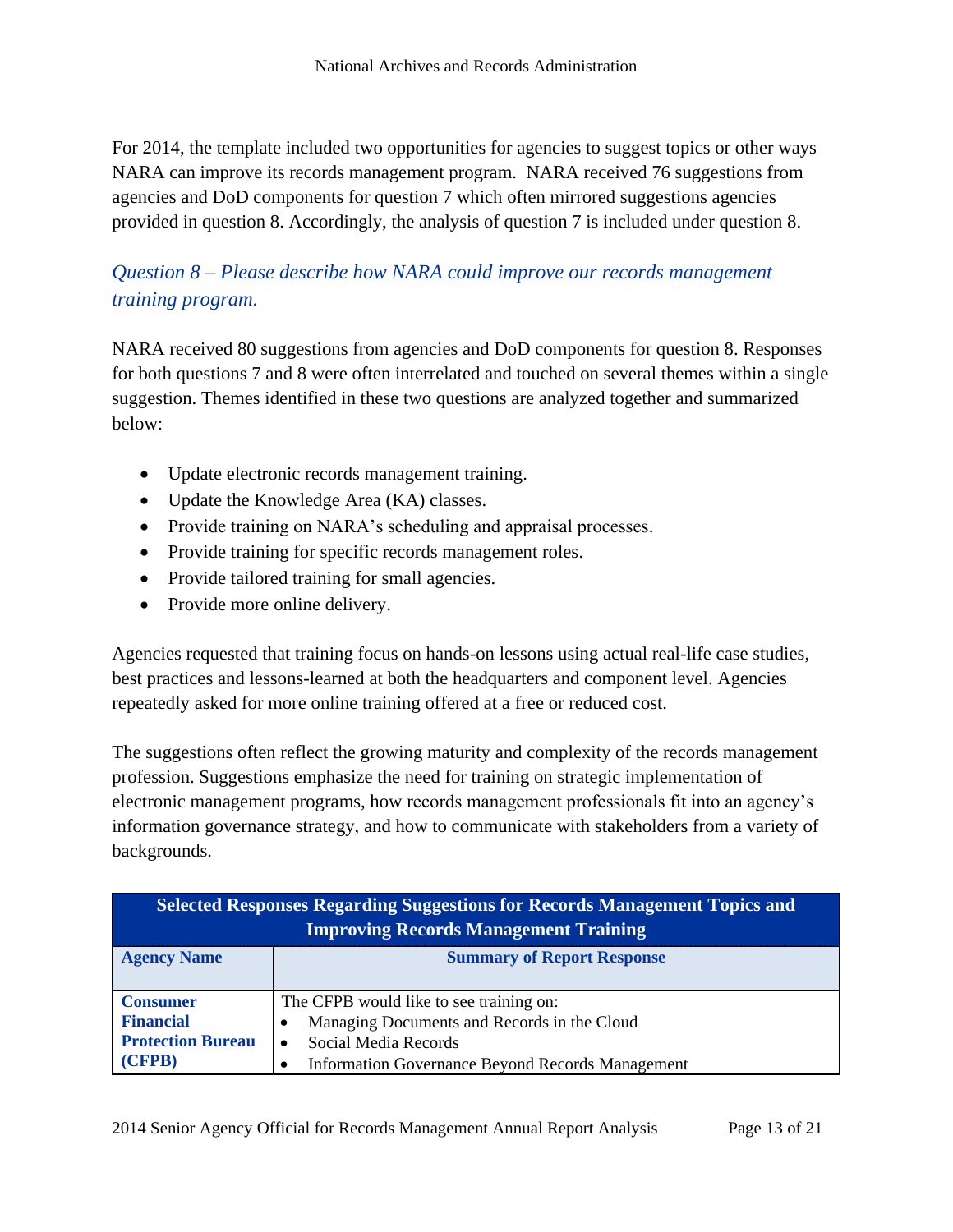|                                              | <b>Risk and Security</b><br>Electronic Records Management System Development and Implementation                                                                                                                                                                                                                                                                      |
|----------------------------------------------|----------------------------------------------------------------------------------------------------------------------------------------------------------------------------------------------------------------------------------------------------------------------------------------------------------------------------------------------------------------------|
| <b>Department of</b>                         | DHS would like to see training on:                                                                                                                                                                                                                                                                                                                                   |
| <b>Homeland Security</b><br>(DHS)            | Records management (RM) program office design and staffing, including<br>strategies for attracting, recruiting, and retaining RM talent.<br>Methodologies for ensuring agency HR offices recognize complexity/scope<br>of the modern records discipline in grading and classification decisions.<br>Specialized skill sets needed in anticipation of NARA 2019 goal. |
| <b>US Nuclear</b>                            | The NRC suggests NARA offer leadership, acquisition, and information                                                                                                                                                                                                                                                                                                 |
| <b>Regulatory</b><br><b>Commission (NRC)</b> | systems management training to agency records officers. These skill sets are<br>becoming more critical to effectively manage the records program resources.                                                                                                                                                                                                          |

#### **Electronic Records Management**

Agencies repeatedly suggested NARA provide training that addresses the growing complexity of electronic records management. In addition to traditional records management knowledge, agency records officers are now expected to have a basic understanding of electronic records formats and media, methods to ensure access and integrity of the records, information technology infrastructure, and records management software. Many responses highlight the need for AROs to understand "the IT side of the house" and to train as "information management officers with particular emphasis on electronic records management."

Specifically, agencies requested the following topics be incorporated into NARA's training offerings:

- How does NARA migrate permanent electronic records?
- What happens to electronic records over time?
- How to manage emails from the IT perspective?
- How to implement electronic records management technology and automation?
- How to manage records within cloud computing environments?
- How to implement the Capstone approach to email records management?
- What are the new acceptable electronic records formats for transfer to NARA?
- What are NARA's electronic records metadata requirements?
- What are the strategies for ensuring Agency Records Officers are included in agency responses to lost, damaged, and/or stolen electronic records; and the subsequent actions AROs and agencies should take?
- How can an agency retrieve records from missing or deleted emails; damaged hard drives; or when stolen by hackers?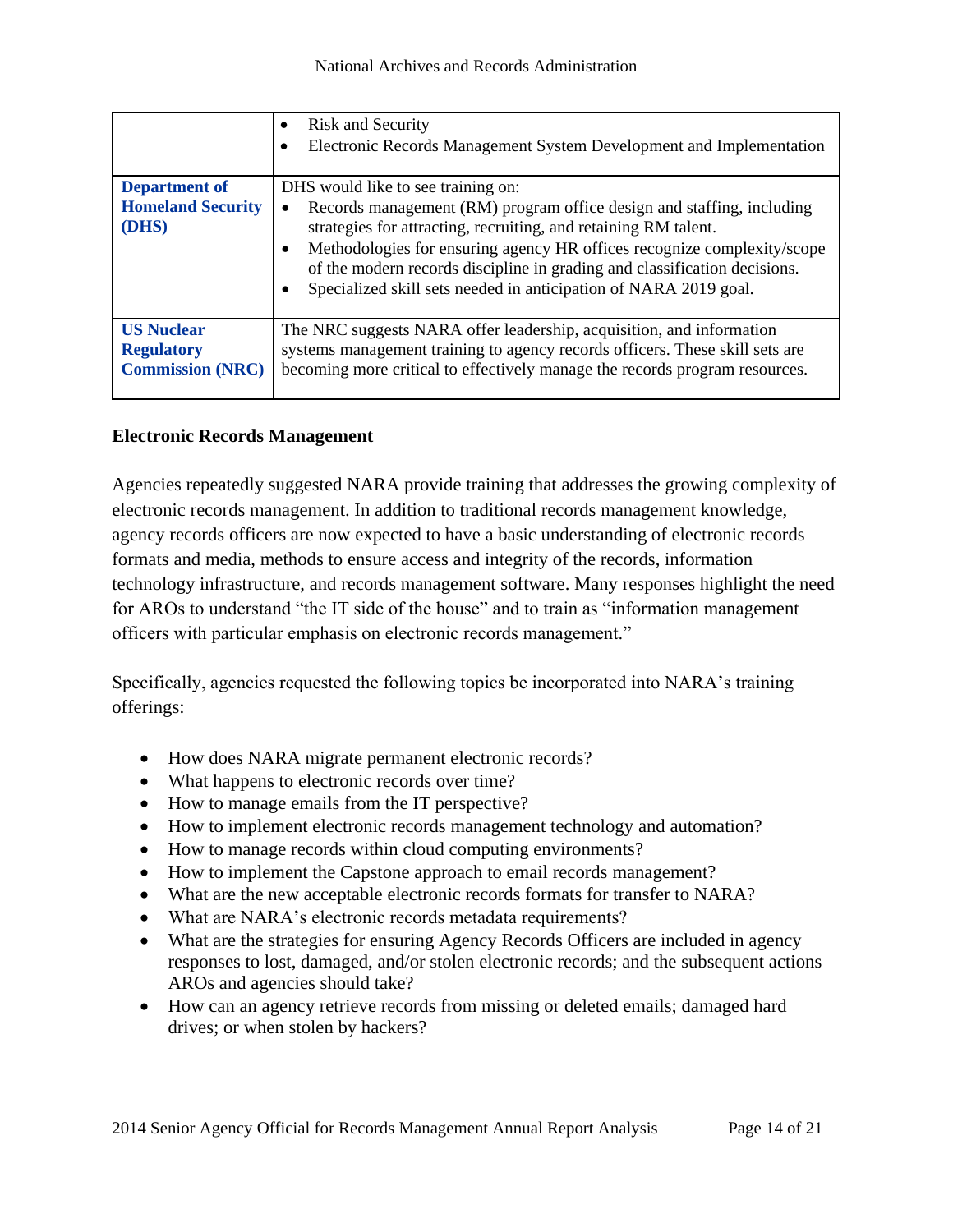- What are electronic records management strategies for lines of business, contracts, procurement processes, and electronic signatures?
- What is NARA's policy on allowing the destruction of paper records that have been digitized?

#### **Update to the Knowledge Area (KA) Classes**

Beyond incorporating more electronic records management and *Directive* implementation into the KA classes, several other trends were identified in the analysis of the responses. Many agencies would like to see mandatory refresher training courses in order to maintain compliance with the *Directive*. The suggestions often point out the benefit of addressing this material annually as standards, regulations, and best practices change. Some agencies went further and suggested converting NARA's Certificate of Federal Records Management Training to an industry standard certification. It was even suggested that NARA partner with formal certification programs to offer courses.

Agencies also made suggestions that aim to improve the courses as they are currently structured. These suggestions included:

- Limiting the number of attempts to pass the test before retaking the in-person class.
- Making users take classes in KA order.
- Offering all the classes in a single week and not spread out over several months.
- Streamlining classes and removing redundant course material.
- Providing hands-on access to ARCIS and ERA for participants to use.
- Offering more classes in Washington, DC instead of in College Park, Maryland.
- Offering more options for online training.
- Extending the requirement to obtain the certificate beyond the agency records officers to higher level employees who work with federal records in the agencies.

#### **Training on NARA's Scheduling and Appraisal Processes**

These suggestions often asked NARA to provide practical, step-by-step, training on the scheduling and appraisal processes. Most of the suggestions were straightforward and asked NARA to provide "proven real world examples" of how to schedule systems, write big bucket schedules, draft Capstone and other email schedules, write schedules in plain language, and generally demonstrate the complete scheduling process. Several agencies also asked for NARA to provide training to agencies in archival appraisal. As suggested, the training is intended to enable authorized agency records management professionals to develop supporting documentation for decisions that would accompany the proposed schedules to NARA. The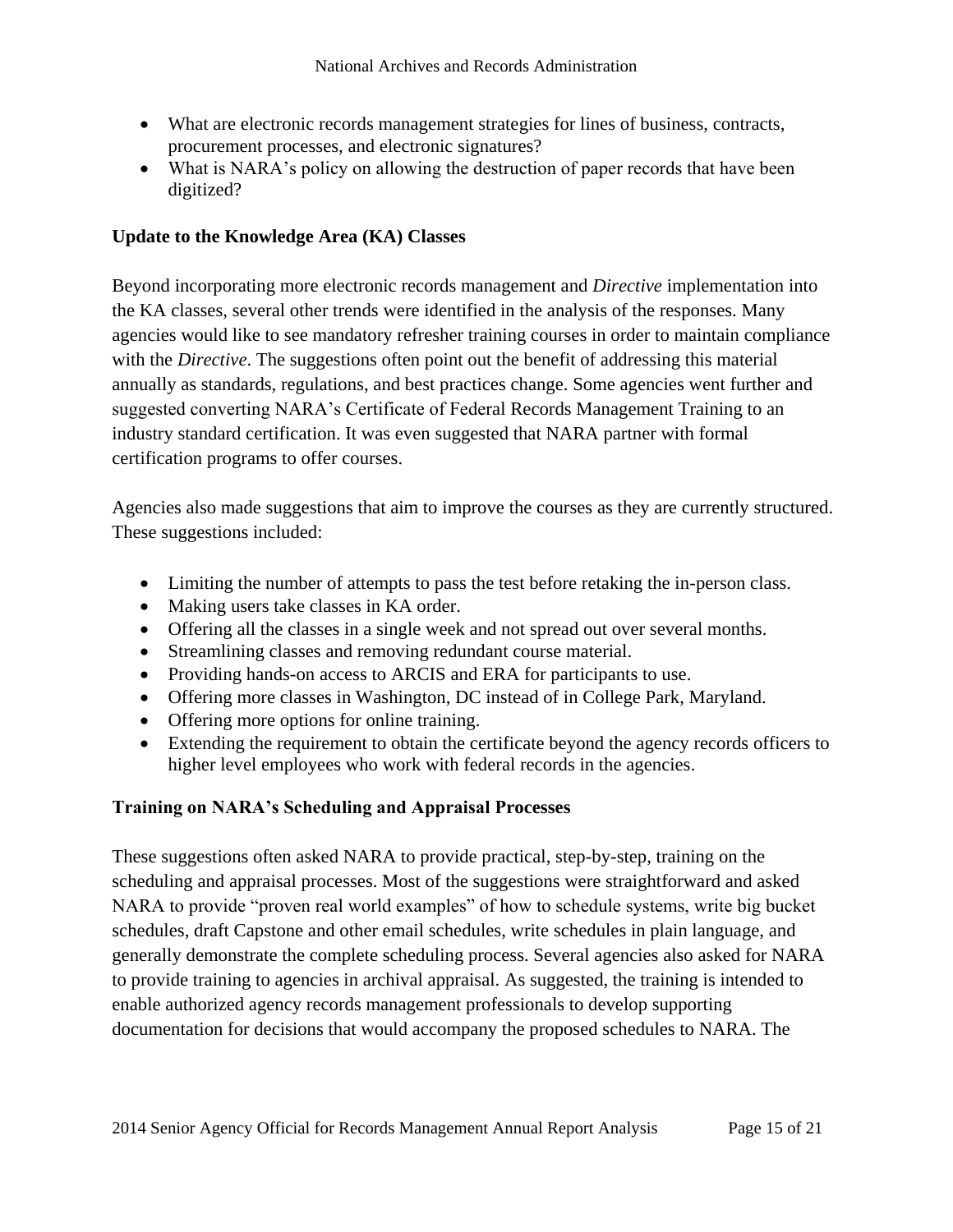successful implementation of this appraisal training would hopefully reduce the timeline of approving records schedules.

#### **Training for Specific Records Management Roles**

Many of the suggestions called for more training on specific roles. This included training for agency records officers, records custodians, records liaisons, Senior Agency Officials and other executives, IT professionals, all agency staff, contractors, and more. Specific suggestions ask NARA to:

- Develop a basic overview course that is mandatory for all federal employees.
- Develop "IT for Records Managers" and "Records Management for IT" training that addresses terminology, management principles, policy considerations, and governance/oversight models.
- Provide courses geared toward the records management responsibilities of senior management and staff.
- Provide basic records management and role-based training for federal employees, including specific training for CIOs, senior level officials, program managers, IT professionals, and supervisors to cover general records responsibilities for these positions.

#### **Tailored Training for Small Agencies**

In the 2014 SAO reports, small and micro-agencies continue to ask for more assistance from NARA. These agencies cite their small staff size as a significant barrier to implementing records management into their agencies. These agencies often request basic assistance, guidance, and training so that they can implement electronic records management programs with limited or no additional resources.

#### **Online Delivery**

Agencies of all sizes repeatedly asked NARA to deliver more online training. Many suggestions relate to NARA providing a standard online orientation for federal records management rules that apply to all federal employees. Responses show that agencies want online training because it is easier for employees to attend as they do not need to travel to a NARA facility.

Agencies want NARA to investigate alternative methods such as "webinars, blogs, QR-codes, and videos" to provide training. Four agencies specifically mentioned NARA's YouTube channel as a resource they utilize. They cite this platform as a good method for conveying both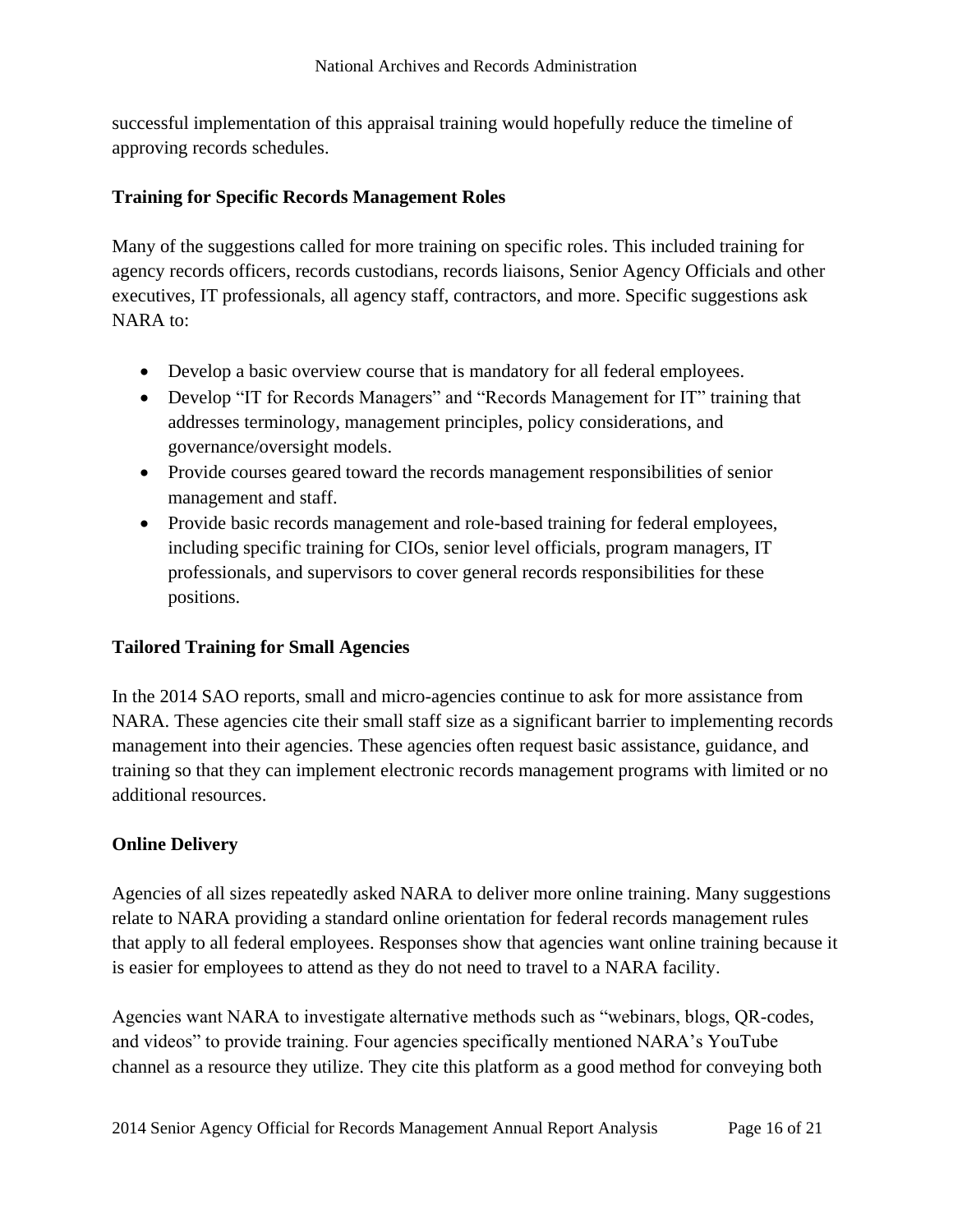full KA classes and shorter, more basic classes with wide agency applicability. While these agencies described the positives of using this system, one agency noted using .com domains can cause problems on protected networks or can be otherwise blocked by agency firewalls.

*Question 9 – Please provide a brief description of any best practices, lessons learned, or model program activities that your agency has developed while moving to digital government and adopting electronic recordkeeping.*

Most agencies left this response blank or provided little detail. Some agencies did share best practices, lessons learned, and model program activities. Agencies largely focused on work that is going well in their organizations, although there were a few examples of records management efforts that did not succeed.

We did not quantify the number of times agencies reported best practices or lessons learned because they were generally unique to each agency. However, we did see the trend that agencies are focusing on how to expand and improve automation to ease the burden of records management on the end user. A few agencies mentioned managing records in place by incorporating electronic records management requirements into existing systems rather than depositing all records into one records management application. Agencies are also focused on how to build networks within their organizations and advocate for records management with leadership. Below are some overall trends in best practices identified by the NARA working group:

- Automation, auto-classification, auto-categorization
- Creating a records liaison group
- Engagement through records management training

The following table contains specific examples of some noteworthy practices, lessons learned, and model program activities described in the reports:

| <b>Automation, Auto-classification, Auto-categorization</b> |                                                                                                                                                                                                                                                                                               |
|-------------------------------------------------------------|-----------------------------------------------------------------------------------------------------------------------------------------------------------------------------------------------------------------------------------------------------------------------------------------------|
| <b>Agency Name</b>                                          | <b>Summary of Report Response</b>                                                                                                                                                                                                                                                             |
| <b>Department of the</b><br><b>Interior (DOI)</b>           | The Department of the Interior has found the following steps useful in<br>implementing a Departmental Records Management Schedule and auto-<br>categorization:<br>1. Identify and review existing approved records schedules. Ensure that records<br>schedules are up-to-date and applicable. |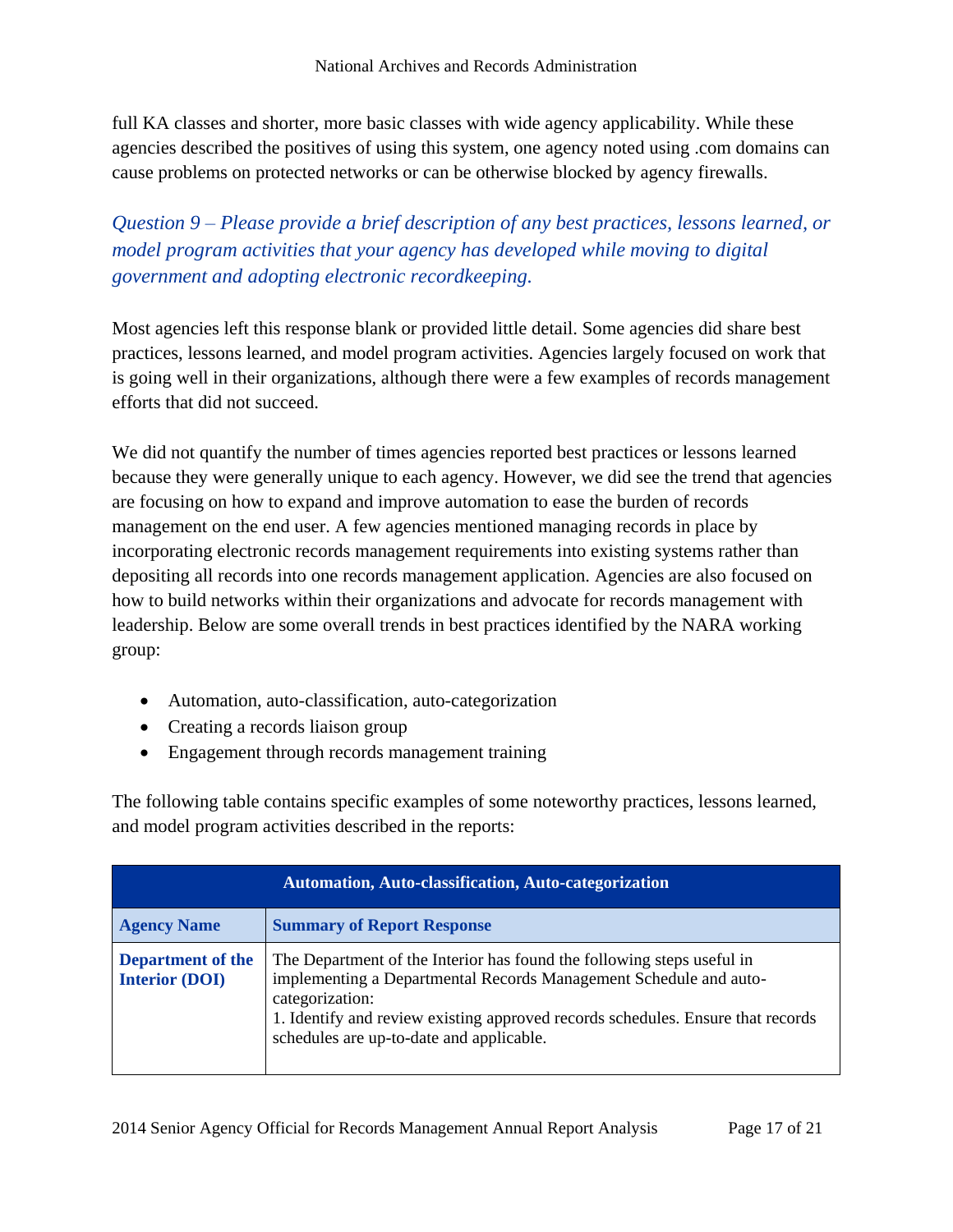|                                                                  | 2. Crosswalk records schedules to Federal lines of business within the agency.<br>Useful guidance includes the National Information Exchange Model (NIEM) and<br>North American Industry Classification Code Systems (NAICS), which covers<br>most lines of business for the federal government.<br>3. Align those schedules and Lines of Business (LOB) to the agency mission and<br>identify stakeholders for those mission areas.<br>4. Simplify the records schedules based on commonality factors (retention,<br>business relationship to other records). Simplification includes reducing and<br>consolidation of variance of retention periods, as well as, the simplification of the<br>actual schedules. Variances should be documented for potential future action<br>(e.g., statute, business need).<br>5. Prepare a Departmental Records Schedule that aligns records with Lines of<br>Businesses and mission. Keep it high level so the component offices retain their<br>identity but identify key common points across bureaus that will map to the<br>Agency or Department (i.e. Administrative, Policy, Legal, Mission).<br>6. Incorporate auto-categorization for electronic records using the new records<br>management structure. Initially, start with a significant portion, like email, and<br>continue across the electronic records management horizon. Keep email separate<br>from other electronic documents since other electronic documents have varying<br>retention requirements.<br>7. Fully integrate with all record media. A records management system needs to<br>have an approach that includes all records "regardless of media". The approach<br>or methodology for this management style may vary.<br>8. Incorporate Records Management Practices into the Agency Information Life<br>Cycle/or and Systems Development Life Cycle, including standardized and<br>specific contract language, change management processes and actions from your<br>legal oversight groups (Solicitor, FOIA, IG, Ethics).<br>9. Integrate a Change Management and Communications Program. A lesson-<br>learned example is that there must be consistent communication but the<br>communication must be appropriate to the respective level of the organization<br>(e.g., political appointee communication will be different that an operational<br>employee communication). |
|------------------------------------------------------------------|----------------------------------------------------------------------------------------------------------------------------------------------------------------------------------------------------------------------------------------------------------------------------------------------------------------------------------------------------------------------------------------------------------------------------------------------------------------------------------------------------------------------------------------------------------------------------------------------------------------------------------------------------------------------------------------------------------------------------------------------------------------------------------------------------------------------------------------------------------------------------------------------------------------------------------------------------------------------------------------------------------------------------------------------------------------------------------------------------------------------------------------------------------------------------------------------------------------------------------------------------------------------------------------------------------------------------------------------------------------------------------------------------------------------------------------------------------------------------------------------------------------------------------------------------------------------------------------------------------------------------------------------------------------------------------------------------------------------------------------------------------------------------------------------------------------------------------------------------------------------------------------------------------------------------------------------------------------------------------------------------------------------------------------------------------------------------------------------------------------------------------------------------------------------------------------------------------------------------------------------------------------------------------------------------------------------------------------------------------------------------------------------------|
|                                                                  | <b>Creating a Records Liaison Group</b>                                                                                                                                                                                                                                                                                                                                                                                                                                                                                                                                                                                                                                                                                                                                                                                                                                                                                                                                                                                                                                                                                                                                                                                                                                                                                                                                                                                                                                                                                                                                                                                                                                                                                                                                                                                                                                                                                                                                                                                                                                                                                                                                                                                                                                                                                                                                                            |
|                                                                  |                                                                                                                                                                                                                                                                                                                                                                                                                                                                                                                                                                                                                                                                                                                                                                                                                                                                                                                                                                                                                                                                                                                                                                                                                                                                                                                                                                                                                                                                                                                                                                                                                                                                                                                                                                                                                                                                                                                                                                                                                                                                                                                                                                                                                                                                                                                                                                                                    |
| <b>Department of</b><br><b>Homeland</b><br><b>Security (DHS)</b> | In October of 2011, the Office of the Chief Information Officer (OCIO)<br>leadership recommended that an Information Governance Segment Architecture<br>be initiated in order to establish an efficient and integrated capability across DHS<br>to include Records Management (RM), Legal and the Freedom of Information<br>Act (FOIA)/Privacy. The three Lines of Business (LOBs) came together around<br>the need for the proper identification, management, and disposition of<br>information held by DHS. The Segment has oversight by the Executive Steering<br>Committee (ESC) comprised of executive leadership from each of the three lines<br>of business at the Headquarters level. The Committee provides governance,<br>oversight, guidance and approval across the Department to the Information<br>Governance Domain) ensuring successful development, operation and<br>coordination of investments. The vision of the Segment is to establish an efficient                                                                                                                                                                                                                                                                                                                                                                                                                                                                                                                                                                                                                                                                                                                                                                                                                                                                                                                                                                                                                                                                                                                                                                                                                                                                                                                                                                                                                          |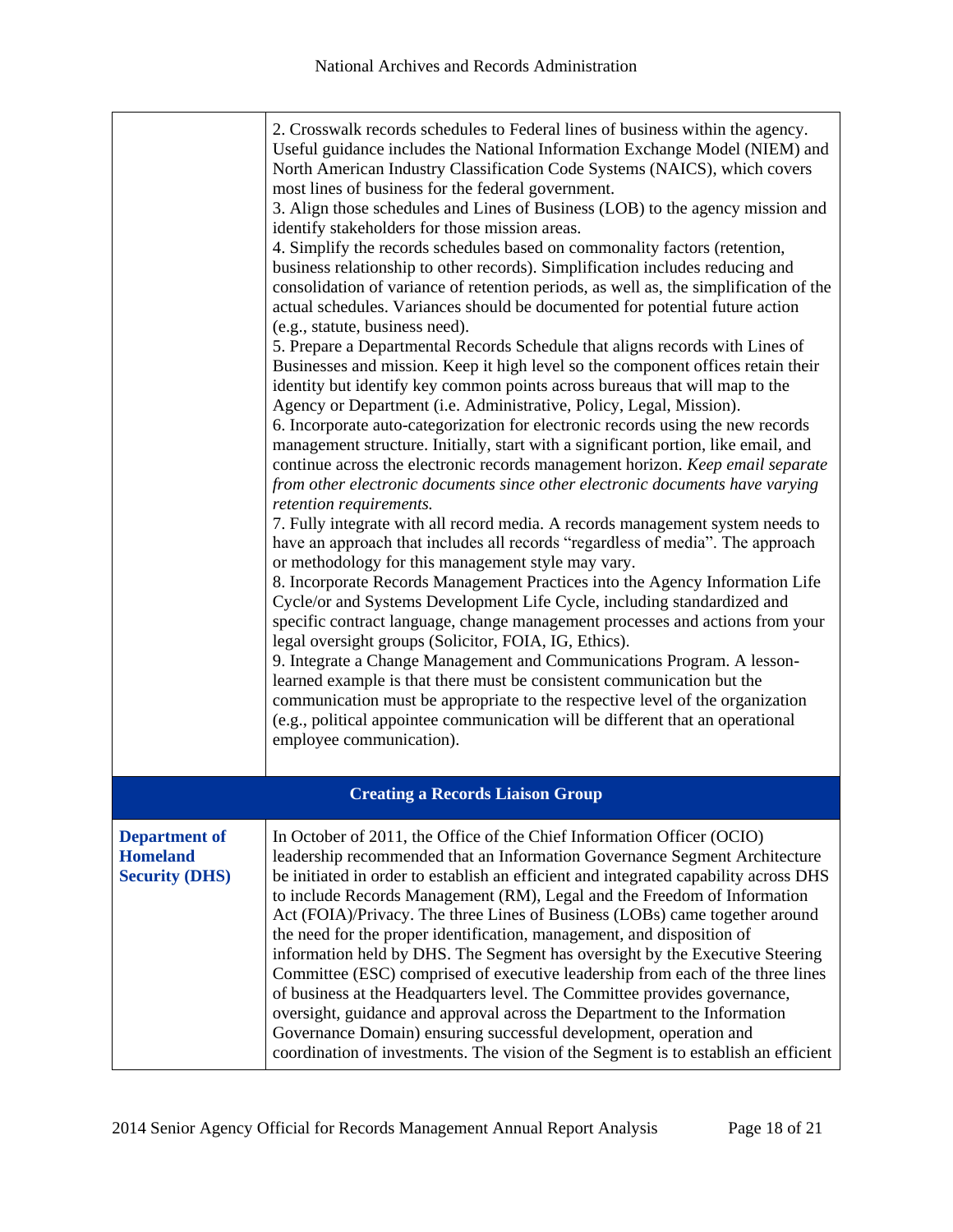|                                                                           | and integrated Information Governance capability across DHS. The specific<br>goals of the Segment included: Identify organizational gaps and opportunities for<br>improvement, including policy, process, training, and technology needs; Define a<br>target state that supports those requirements and objectives; Reduce complexity<br>and increase interoperability across technology platforms by leveraging existing<br>enterprise services; and, Develop a transition plan to pilot and then migrate to a<br>DHS-wide Information Governance capability. The Information Governance<br>Working Group (IGWG) brought together the insight and functional expertise of<br>DHS Components in the areas of RM, Legal, and FOIA to support the Segment<br>and analyze the current state of Information Governance and identify<br>opportunities to lead the Department toward the target state. The Transition Plan<br>is completed and approved and lays out the current state of Records<br>Management, FOIA, and legal activities across DHS. The Plan identifies a target<br>state and outlines six Strategic Improvement Opportunities (SIOs) and 19<br>recommendations and steps forward to mature Information Governance. Moving<br>forward, this Plan serves as a high-level, step-by-step guide for the Department to<br>reach the target state. |  |
|---------------------------------------------------------------------------|------------------------------------------------------------------------------------------------------------------------------------------------------------------------------------------------------------------------------------------------------------------------------------------------------------------------------------------------------------------------------------------------------------------------------------------------------------------------------------------------------------------------------------------------------------------------------------------------------------------------------------------------------------------------------------------------------------------------------------------------------------------------------------------------------------------------------------------------------------------------------------------------------------------------------------------------------------------------------------------------------------------------------------------------------------------------------------------------------------------------------------------------------------------------------------------------------------------------------------------------------------------------------------------------------------------------------------------------------------|--|
| <b>Engagement Through Records Management Training</b>                     |                                                                                                                                                                                                                                                                                                                                                                                                                                                                                                                                                                                                                                                                                                                                                                                                                                                                                                                                                                                                                                                                                                                                                                                                                                                                                                                                                            |  |
| <b>Pension Benefit</b><br><b>Guaranty</b><br><b>Corporation</b><br>(PBGC) | In addition to creating new Online Records Management Training, PBGC has<br>developed Records Management Workshops that have been used as a way to<br>engage different areas of the agency in meeting Records Management<br>requirements. The objectives of each workshop are clearly defined and the<br>expected outcome is identified. For example, some of the recent workshops have<br>focused on records identification and resulted in updated file plans. PBGC has<br>seen a tremendous value in these workshops and plans to continue using them to<br>improve records management within the agency.                                                                                                                                                                                                                                                                                                                                                                                                                                                                                                                                                                                                                                                                                                                                               |  |

### *Question 10 – Please describe ways that NARA can help your agency meet the Directive goals.*

NARA is interested in ways to improve our service and to learn how we can help agencies with their records management programs. The SAO annual reports provide an opportunity for agencies to offer suggestions on how NARA can help. This year 78 SAOs included suggestions for NARA. This section also analyzed the overall DoD report and not the individual component responses. The top three topics were for NARA to:

- Improve guidance and communications
- Assist smaller agencies
- Provide examples of technical solutions.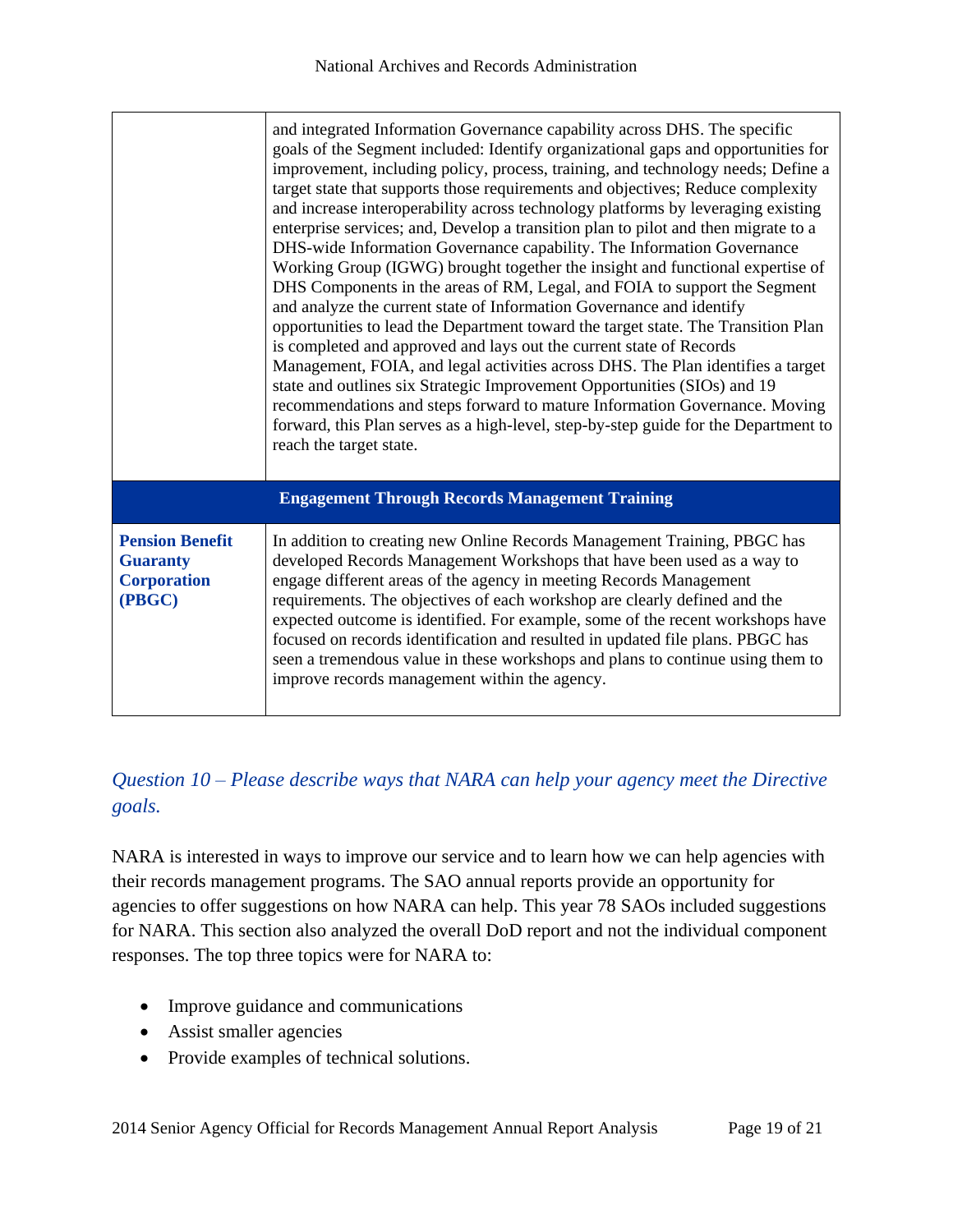# <span id="page-20-0"></span>**4. REPORTED PROGRESS TOWARDS MEETING** *DIRECTIVE* **GOALS**

Due to differences in the questions between the first SAO Annual Report in 2013, and this 2014 report, it is difficult to compare the responses with any precision. However, we can generally conclude:

- Most SAOs continue to report a high rate of progress toward meeting the goal of managing all email electronically by the end of 2016. In the 2013 SAO Annual Report, 83% of SAOs indicated they were making progress towards this goal. In the 2014 SAO Annual Report, 93% of SAOs reported they would meet this goal.
- Most SAOs continue to report a high rate of progress toward meeting the goal of managing electronic permanent records in an electronic format by the end of 2019. In the 2013 SAO Annual Report, 70% of SAOs indicated they had started addressing this goal. In the 2014 SAO Annual Report, this number had risen to 87%.
- Most SAOs (74%) reported compliance with the *Directive* requirement for records officers to obtain the NARA Certificate of Federal Records Management Training.
- Most SAOs (81%) reported they had methods in place to inform employees of their records management responsibilities.

# <span id="page-20-1"></span>**5. CONCLUSION**

The SAO reports provide valuable insights into the status of individual records and information management programs and the overall federal records management community. The annual reports reveal approaches and achievements by agencies toward meeting the *Directive* goals.

In the 2015 SAO Annual Report, NARA will continue to ask agencies for information on their status towards meeting the *Directive* goals. Agencies will be requested to provide more information on best practices, lessons learned, and solutions to records management challenges. The SAO annual report format focuses on the big picture of how the agency is meeting the requirements in the *Directive*. Detailed information about agency records management programs can be found in the annual Records Management Self-Assessment.

For many agencies, one of the outcomes of the SAO reporting process has been closer coordination between the agency records officer and SAO. Such involvement by the SAO is instrumental in providing support to the program staff. The SAOs are crucial to achieving the *Directive's* vision of moving federal recordkeeping from a system rooted in a largely paper